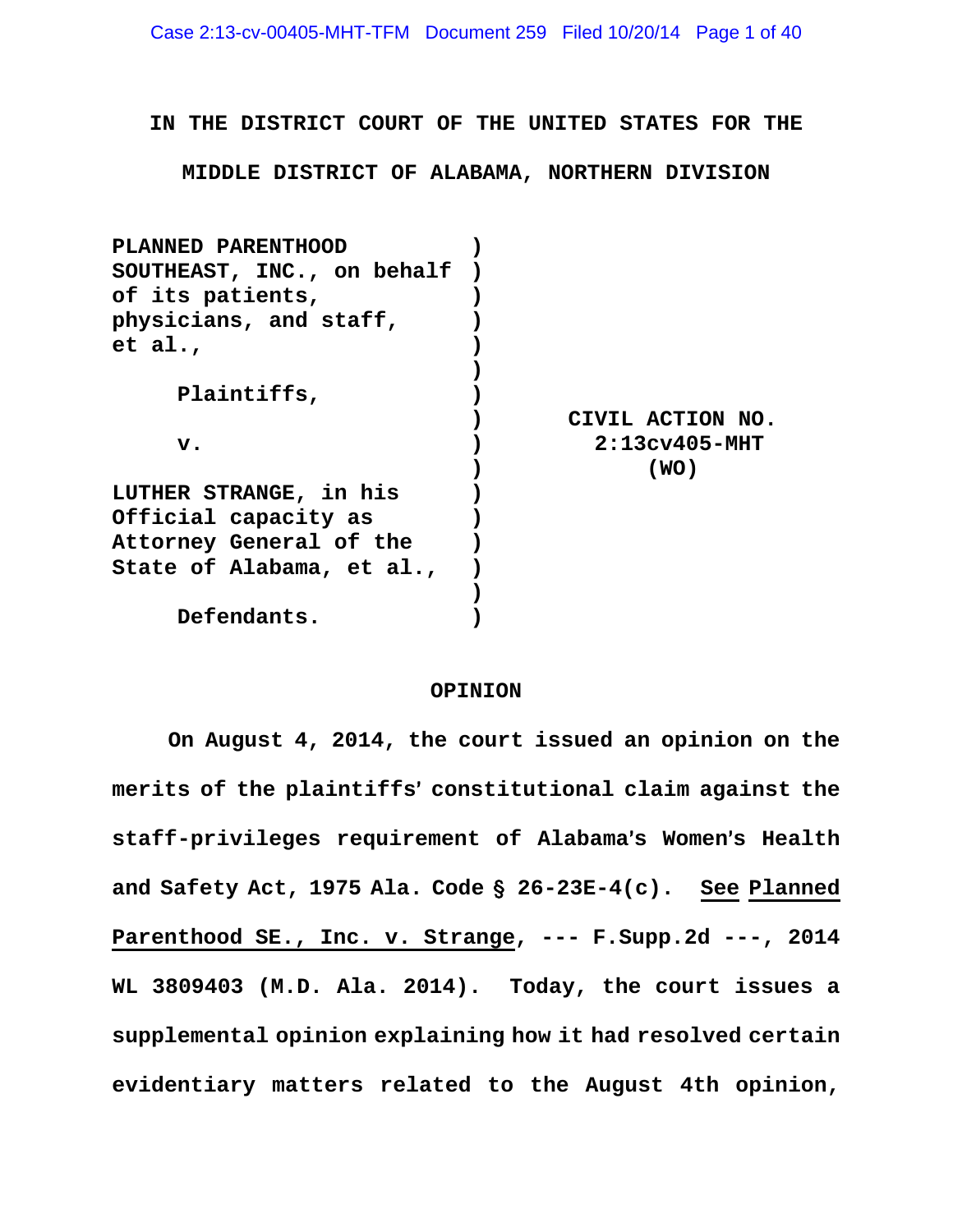**namely the admissibility of certain exhibits, the admissibility of certain expert opinions, and the**  credibility of the parties' witnesses.

### **I. Newspaper-Article Exhibits**

**Both parties had introduced as exhibits several newspaper articles that purport to represent statements made by Alabama legislators and the Governor regarding the Women**=**s Health and Safety Act, among other issues.<sup>1</sup> The State objected to the admission of all of the exhibits on hearsay grounds.** 

**In Brooks v. Miller, 158 F.3d 1230 (11th Cir. 1998), the Court of Appeals held that hearsay rules apply to the use of newspaper evidence in a bench trial for the purpose of proving legislative intent: "News articles often contain multiple layers of hearsay and do not trump the sworn testimony of eyewitnesses. In ascertaining legislative purpose, a trial court operates under the same rules of** 

i

**<sup>1.</sup> The exhibits are: PX 30, 31, 32, 72, and 80 and DX 44-48.**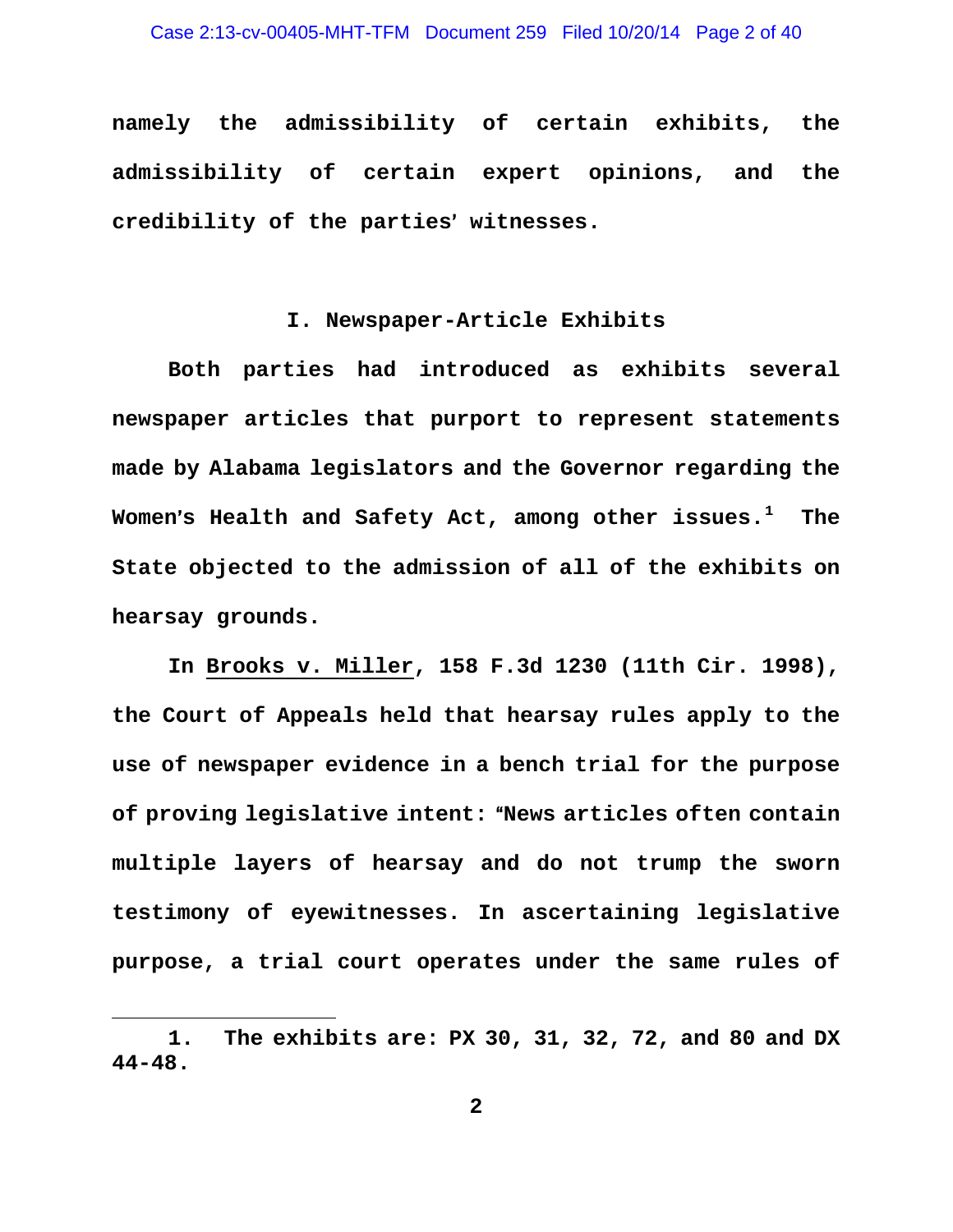**evidence that control in any case.**@ **Id. at 1242. Applying**  those rules of evidence, the court sustained the State's **objections in part: insofar as they were introduced to prove that certain statements were or were not made by elected officials, the articles are hearsay and were not admitted for that purpose.** 

**A newspaper report that an event occurred, if used to prove that the event actually occurred, is classic hearsay. It is an out-of-court statement used for the truth of the matter asserted. See Fed. R. Evid. 801(c); Southern Wine and Spirits of America, Inc. v. Div. of Alcohol and Tobacco**  Control, 731 F.3d 799, 808 (8th Cir. 2013) ("Newspaper articles are 'rank hearsay"). There is no general hearsay **exception for newspaper articles. Hope for Families & Comm. Service, Inc. v. Warren, 721 F. Supp. 2d 1079, 1178 n.114 (M.D. Ala. 2010) (Watkins, J.)(and cases cited).** 

**Furthermore, newspaper articles rarely satisfy the requirements of the residual-hearsay exception. Federal Rule of Evidence 807 allows for the admissibility of hearsay**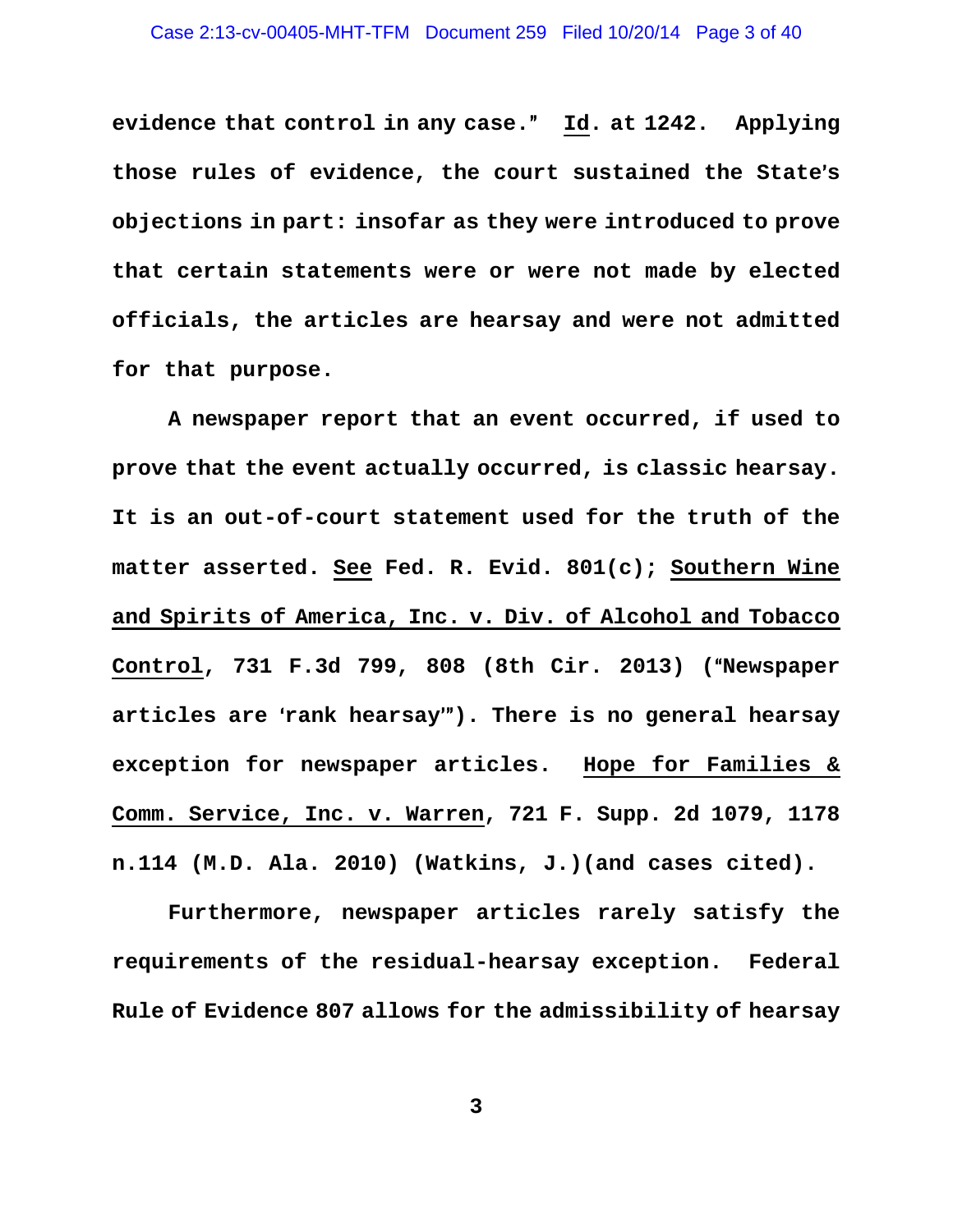**not specifically covered by an enumerated hearsay exception** 

**if:** 

A**(1) the statement has equivalent circumstantial guarantees of trustworthiness;** 

A**(2) it is offered as evidence of a material fact;** 

A**(3) it is more probative on the point for which it is offered than any other evidence that the proponent can obtain through reasonable efforts; and** 

A**(4) admitting it will best serve the purposes of these rules and the interests of justice.**@

**Fed. R. Evid. 807(a).** 

**In this case, the plaintiffs argued that the court should admit the newspaper articles under Rule 807 in light of the absence of official legislative history. However, even if the articles in question satisfy the requirement of trustworthiness and even if admitting them would serve the interests of justice, the articles would not be admissible because the plaintiffs could have introduced other, equally probative evidence of the reported statements: They could have called the legislators**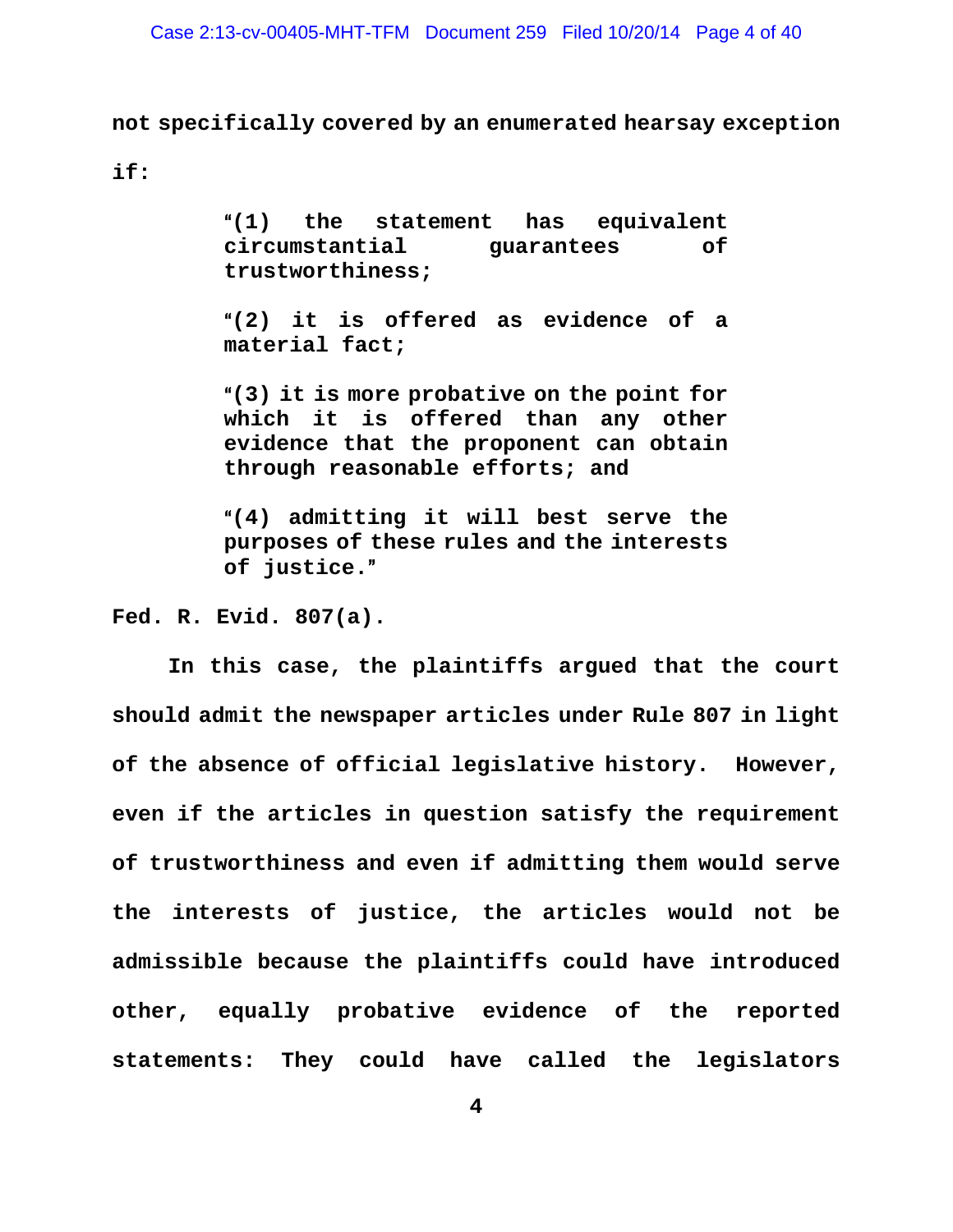#### Case 2:13-cv-00405-MHT-TFM Document 259 Filed 10/20/14 Page 5 of 40

**themselves and examined them as to their statements; and, alternatively, they could have elicited testimony from the reporters or other witnesses who observed the statements reflected in the newspaper articles. See Larez v. City of Los Angeles, 946 F.2d 630, 641-44 (9th Cir. 1991). By attempting to introduce the articles instead, the plaintiffs denied the State the opportunity to cross-examine the observers as to the accuracy of the alleged statements. The plaintiffs did not show that they made reasonable efforts to obtain such testimony or that it would have been futile to do so.** 

**Therefore, the court did not admit the articles under the residual-hearsay exception. However, an out-of-court statement is not hearsay if it is not offered to prove the truth of the matter asserted. Here, the articles were admitted for another purpose: for their effect on Alabama readers. See U.S. v. Trujillo, 561 Fed. Appx. 840, 842 (11th Cir. 2014). Regardless of whether the elected officials actually made the statements reported in these articles, the court found them to be relevant to the climate**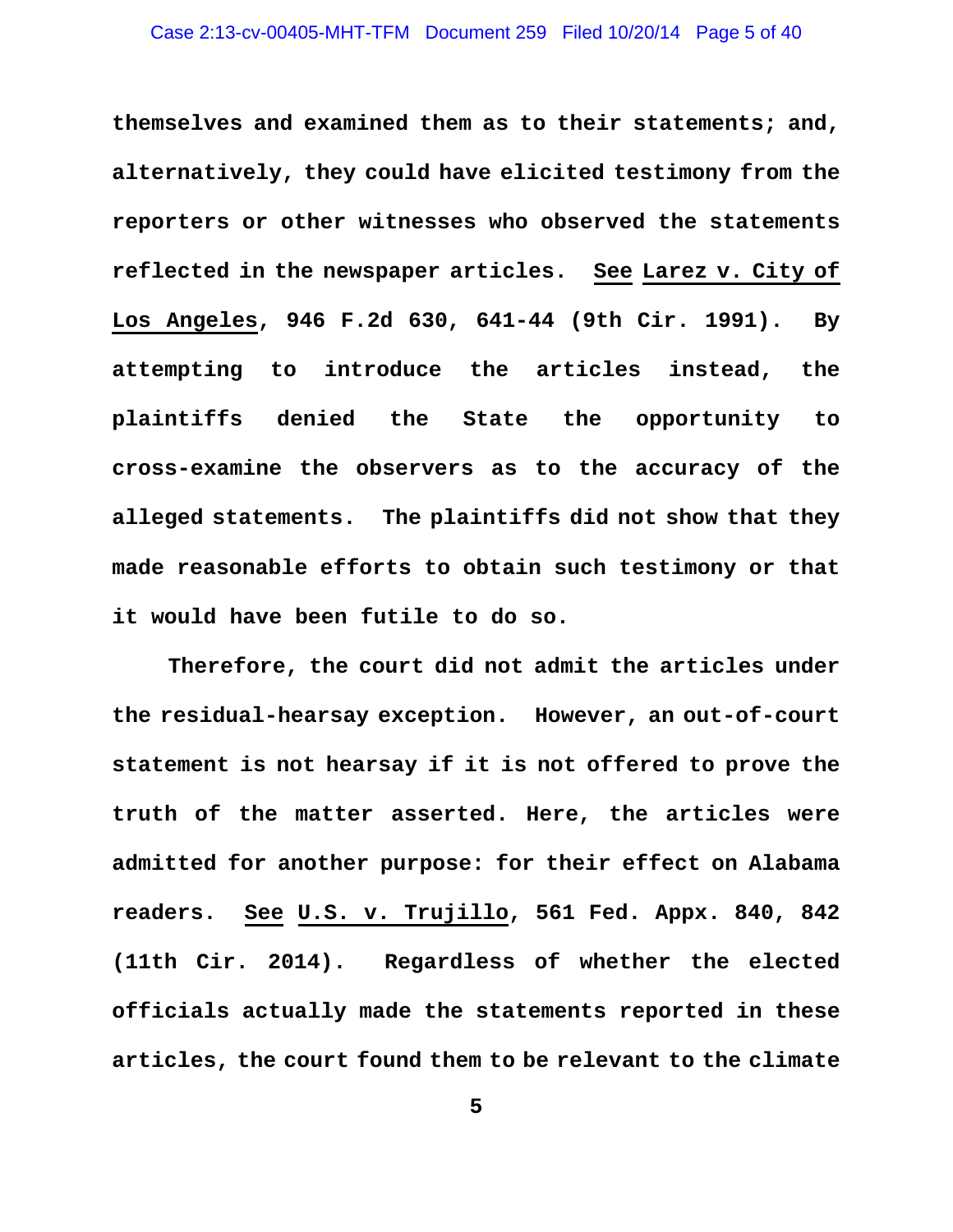**in which abortion providers live. Therefore, the articles were admitted for this limited purpose only.** 

# **II. Daubert Challenges**

**There were five challenges to expert witnesses based on Daubert v. Merrell Dow Pharm., Inc., 509 U.S. 579 (1993). The plaintiffs challenged the admissibility of Dr. James C. Anderson**=**s opinions on credentialing, as well as his supplemental expert report in its entirety. They also challenged Dr. Jeffrey Hayes**=**s deposition testimony in its entirety. Finally, they challenged certain opinion statements made by Dr. Christopher Duggar.** 

**The State of Alabama sought to exclude the testimony of Margaret Moore in its entirety or, at the least, her testimony about the supply of physicians who perform abortions. It also challenged the testimony of Dr. Lori Freedman regarding the "stigma" that attaches to physicians who perform abortions and its impact.**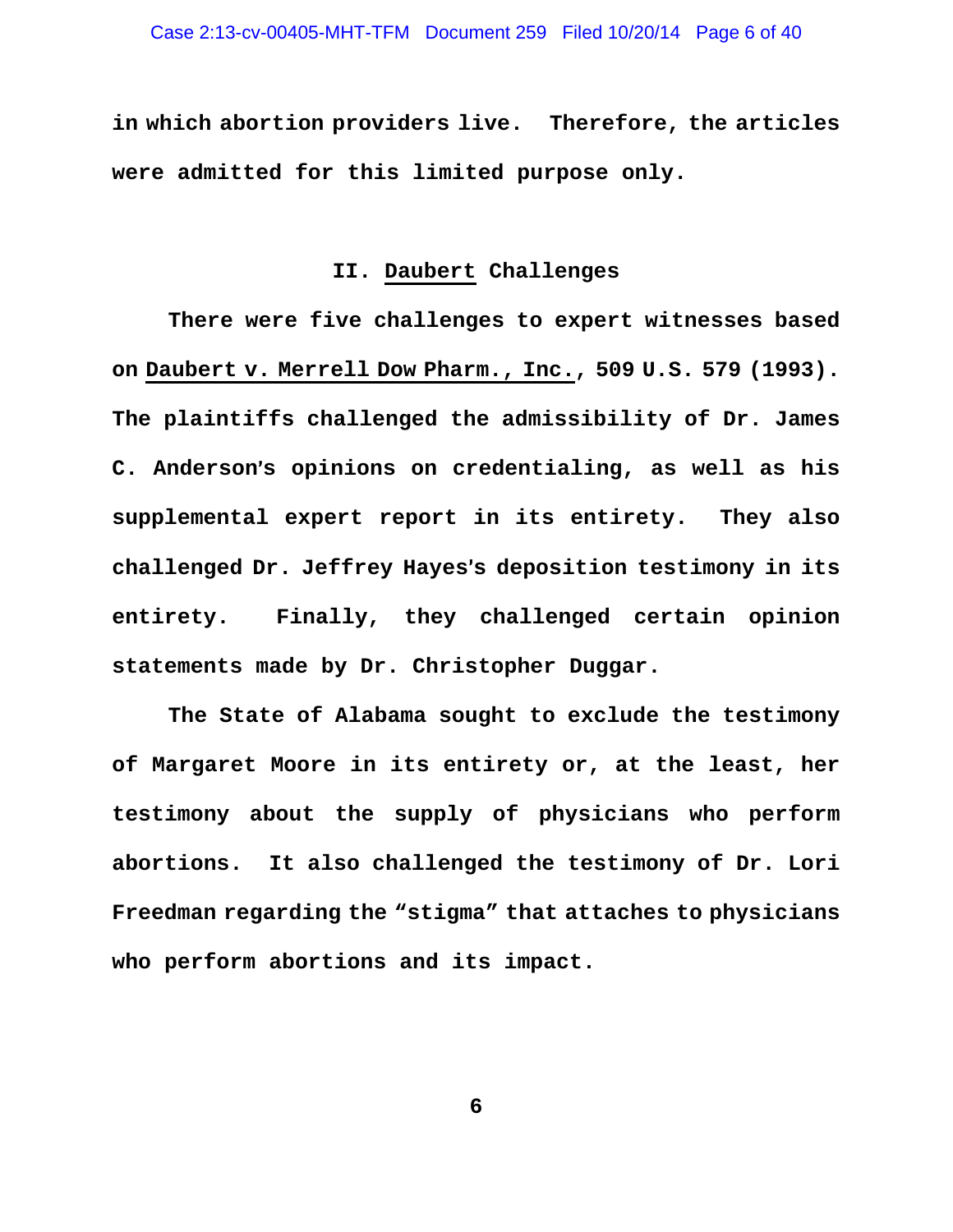## **A. Daubert Standard**

**Federal Rule of Evidence 702 allows experts to offer opinion testimony if:** 

> A**(a) the expert**=**s scientific, technical, or other specialized knowledge will help the trier of fact to understand the evidence or to determine a fact in issue;**

> A**(b) the testimony is based on sufficient facts or data;**

> A**(c) the testimony is the product of reliable principles and methods; and**

> A**(d) the expert has reliably applied the principles and methods to the facts of the case.**@

**Fed. R. Evid. 702.** 

**Before an expert may testify, the court must play a gate-keeping role to ensure that the testimony is reliable. See Kumho Tire Co., Ltd. v. Carmichael, 526 U.S. 137, 141 (1999); Daubert, 509 U.S. at 597. Even if part of an**  expert's testimony is based on unreliable methodology, the **court should allow those parts that are reliable and admissible. United Fire and Cas. Co. v. Whirlpool Corp., 704 F.3d 1338, 1342 (11th Cir. 2013).**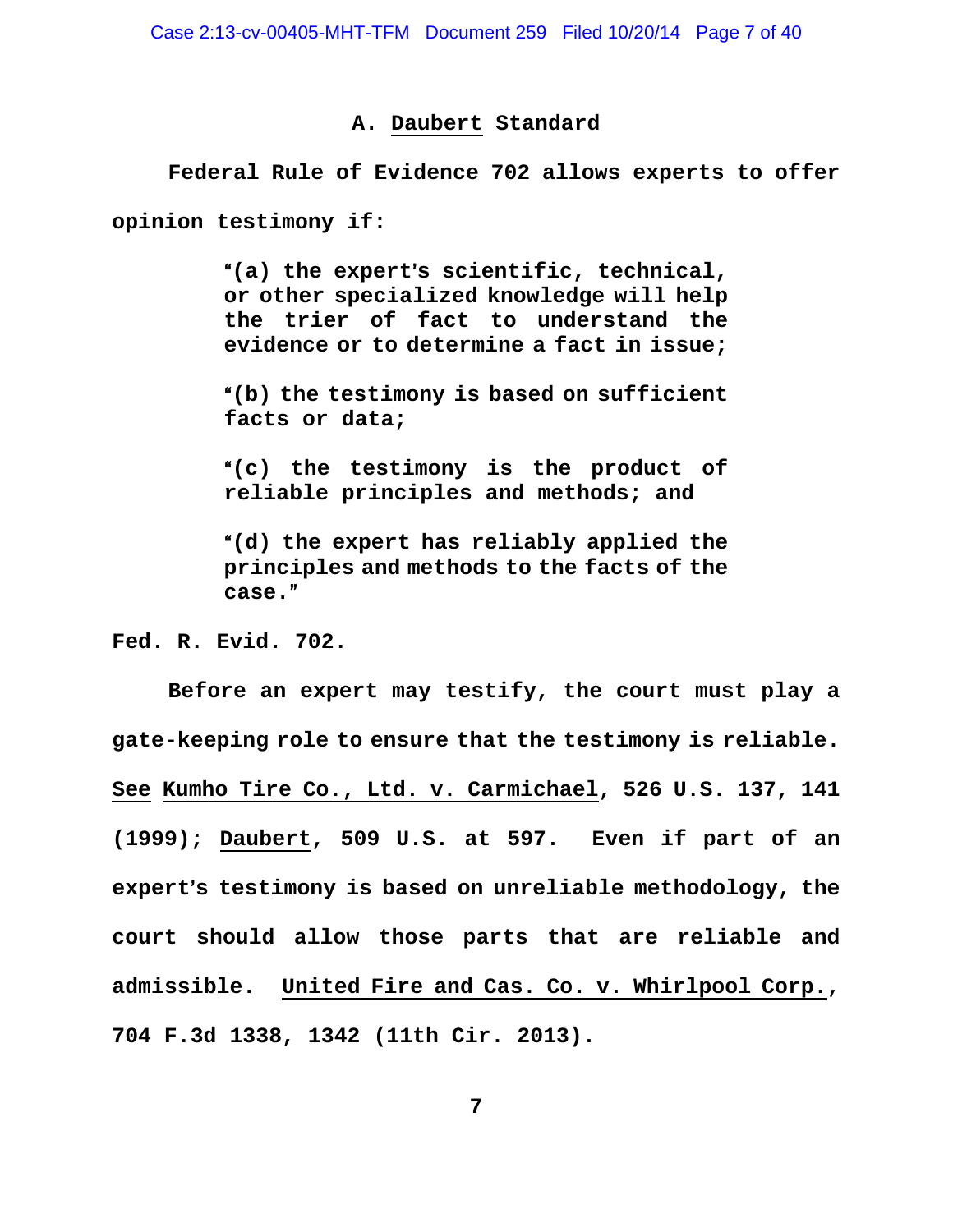## **B. Dr. James Anderson**

**The plaintiffs challenged the admissibility of two**  aspects of Dr. Anderson's opinion testimony. First, they **challenged his opinions concerning the hospital-credentialing process, including the reporting requirements for the National Practitioner Data Bank. Second, they challenged the admissibility of his entire supplemental expert report, as well as particular matters it discusses: namely, a statement that allegedly appeared on a prior version of the National Abortion Federation website recommending that women seeking abortion find a doctor with admitting privileges at a local hospital; and an email from an attorney for Planned Parenthood of Greater Texas to the Texas Attorney General regarding certain physicians obtaining admitting privileges.** 

**As to Anderson's opinions concerning hospital credentialing, the court rejected the plaintiffs' argument that Anderson is not qualified to discuss the nature and benefits of such credentialing. As a doctor who has applied for and received privileges at hospitals, Anderson**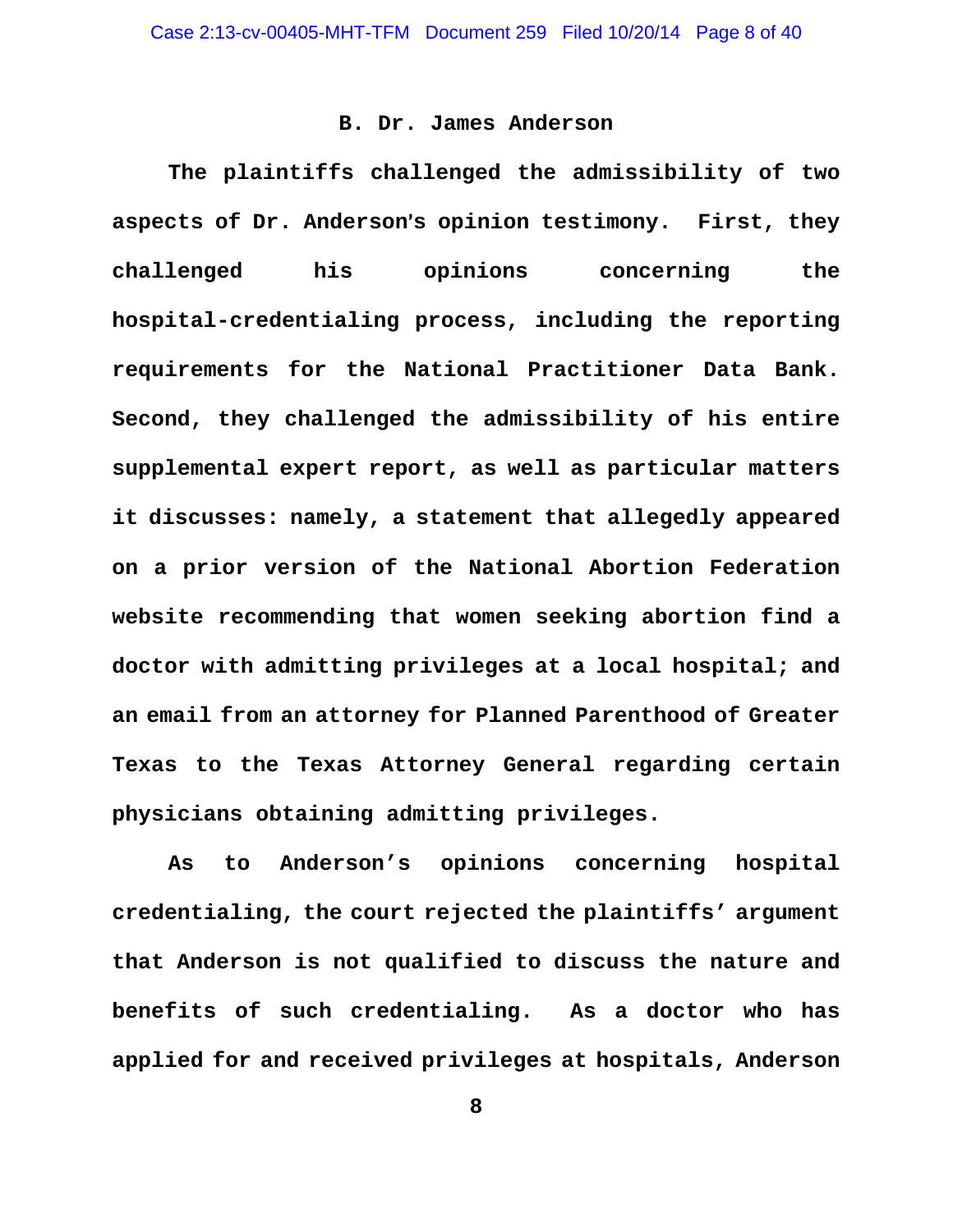**is qualified by virtue of his experience to discuss the nature of such privileges and his perception of their value.** 

**However, Anderson's opinions about the reporting requirements for the National Practitioner Data Bank do not meet the Daubert standard. At trial, Anderson admitted that his knowledge of the Data Bank's requirements came from reviewing the Data Bank's Guidebook a few days before he testified and, before then, his knowledge of the Data Bank was extremely limited. Tr. VI 56:20-57:13. The Guidebook to the Databank has been admitted as DX 80. Therefore, Anderson**=**s opinions regarding the circumstances in which a physician will be listed on the Data Bank provide no assistance to the court beyond what already is stated within the Guidebook itself, and were not admitted.** 

**As to his supplemental report, Anderson testified that the report had been drafted, in its entirety, by Vincent Rue, a litigation consultant employed by the State. Tr. VI-48:6-16. Anderson said that he had read the report but had not independently verified its contents before submitting the opinions contained in it as his own. See**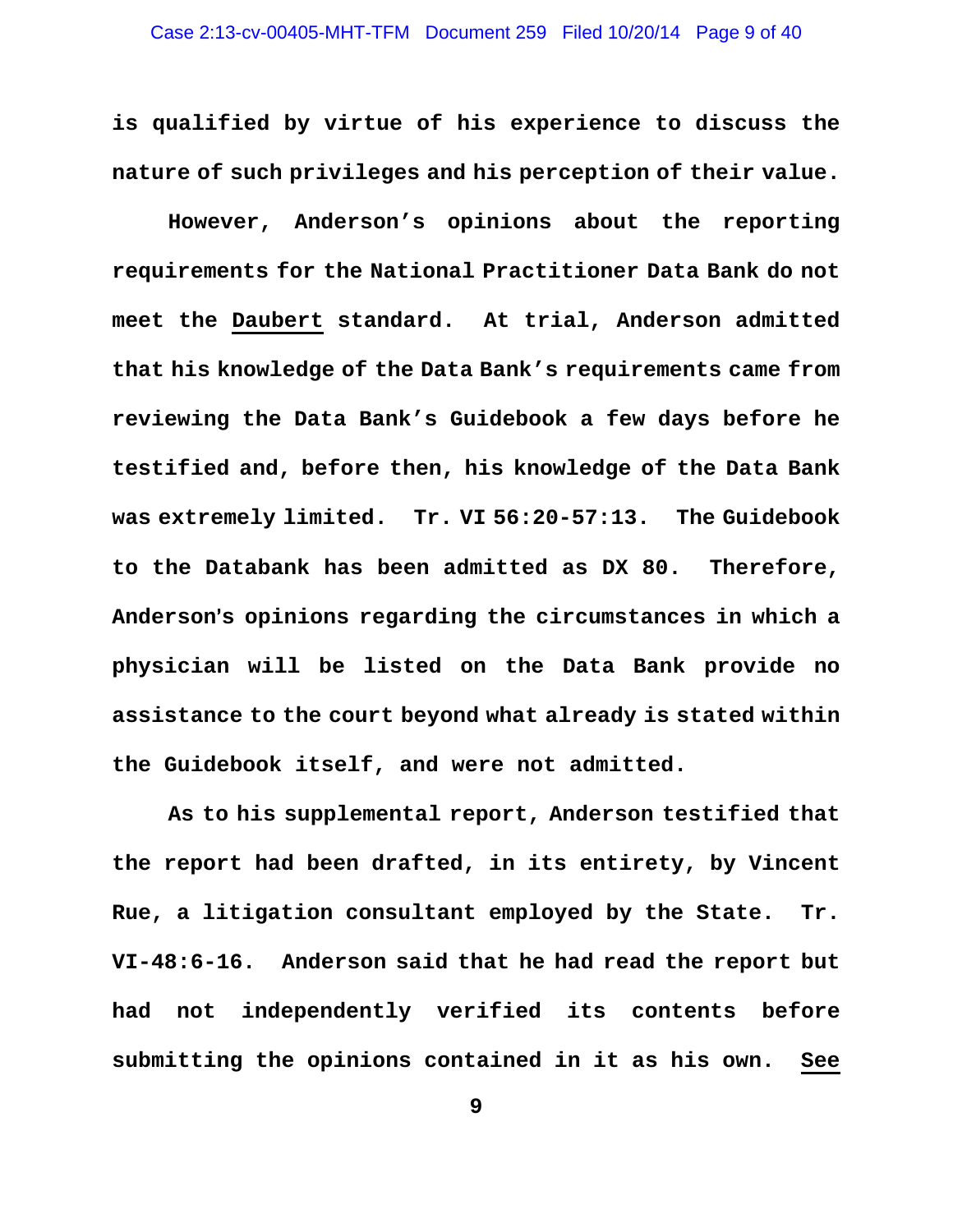**Tr. at VI-46:25-47:4 (Anderson had not visited a website cited within the supplemental report until after submitting it to court); VI-58:11-25 (Anderson did not verify the information in an email forwarded to him by Rue that was included in supplemental report). Given that he neither wrote nor checked the report before submitting it to the court, the court found that his methodology is not reliable.** 

 **However, Anderson also testified at trial to the facts and opinions contained in the supplemental report, after having reviewed them. The report essentially presented two pieces of evidence: email from litigation about the Texas staff-privileges requirement; and a purported former version of the National Abortion Federation web page, as recovered from an internet archive. The Texas email was**  sent pursuant to litigation about that State's **staff-privileges requirement. It states that some doctors who had initially been out of compliance with the staff-privileges requirement were able to secure privileges. The court has admitted other evidence to this effect. See Texas Litigation Documents, DX 82-84.**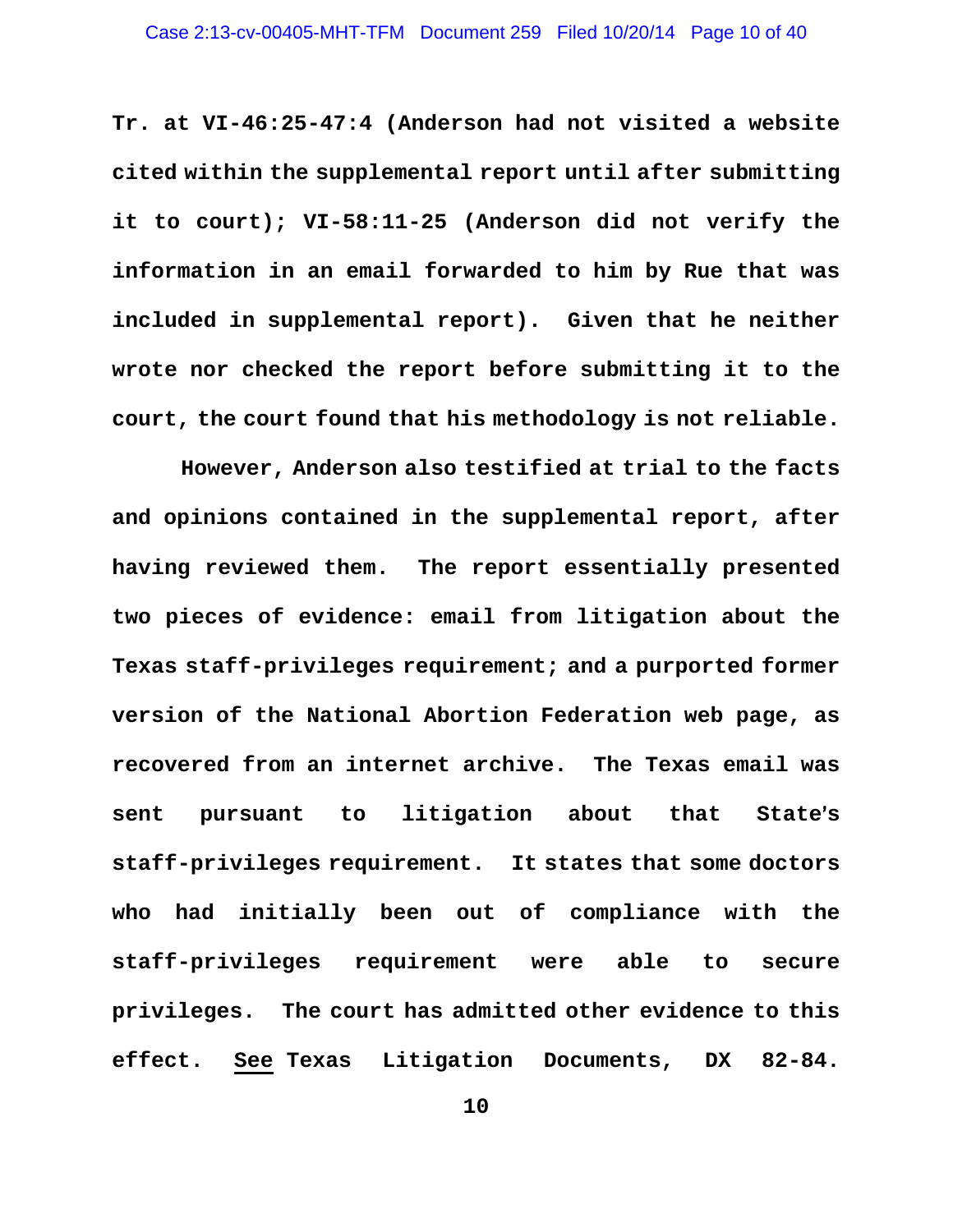**Similarly, the printout of the archived web page has been admitted. NAF Webpage Information, DX 73. Therefore, there was no harm in admitting Anderson**=**s factual statements about these matters during live testimony.** 

**Although these matters may be admissible, Anderson**=**s court testimony about the supplemental report raised serious questions about his credibility. It became**  apparent that Rue's involvement in drafting this **supplemental report reached beyond the typical involvement of an attorney or litigation consultant in helping an expert put his opinions into words or providing background research. Anderson presented the supplemental report as his own work by virtue of his signature at the bottom. Furthermore, Anderson had shockingly little knowledge of**  Rue's background, credentials, or affiliations. Therefore, **the court found that his reliance on Rue was unfounded.** 

**The court was struck by the flimsiness of Anderson's basis for reliance on Rue and by his failure to obtain basic information about the affiliations, credentials, or employment of the consultant whose report he submitted as**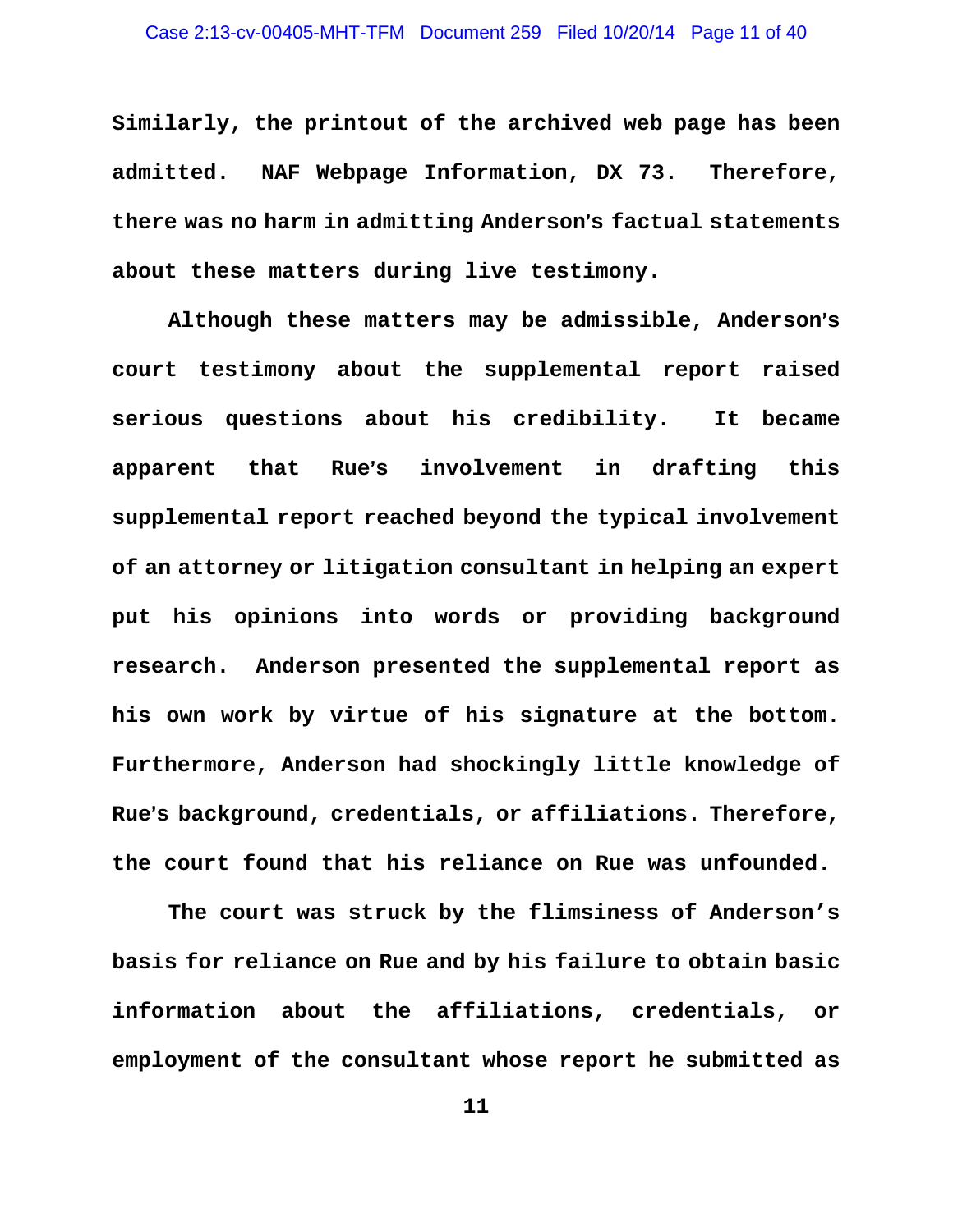**his own. It can only describe how inexplicable it was by reproducing the exchange at trial here:** 

> A**THE COURT: Okay. Does this person have any institutional affiliations that you're aware of?**

A**THE WITNESS: Not that I'm aware of.** 

A**THE COURT: Okay. Are you aware of his employment other than assisting you with writing I believe it was certain expert reports? I -- correct me if I'm wrong.** 

A**THE WITNESS: No, I'm not.** 

A**THE COURT: So you don't know his employment?** 

A**THE WITNESS: I think that he's a consultant in this arena, but that's all I know.** 

A**THE COURT: Consultant. What do you mean?** 

A**THE WITNESS: Well, he's been a help in doing the logistical typing and researching information. So I know that he's been involved in these cases and works with other states.** 

A**THE COURT: Do you know exactly who he is?** 

A**THE WITNESS: No, not beyond just talking to him.** 

A**THE COURT: Okay. Did he assist you in writing your report?**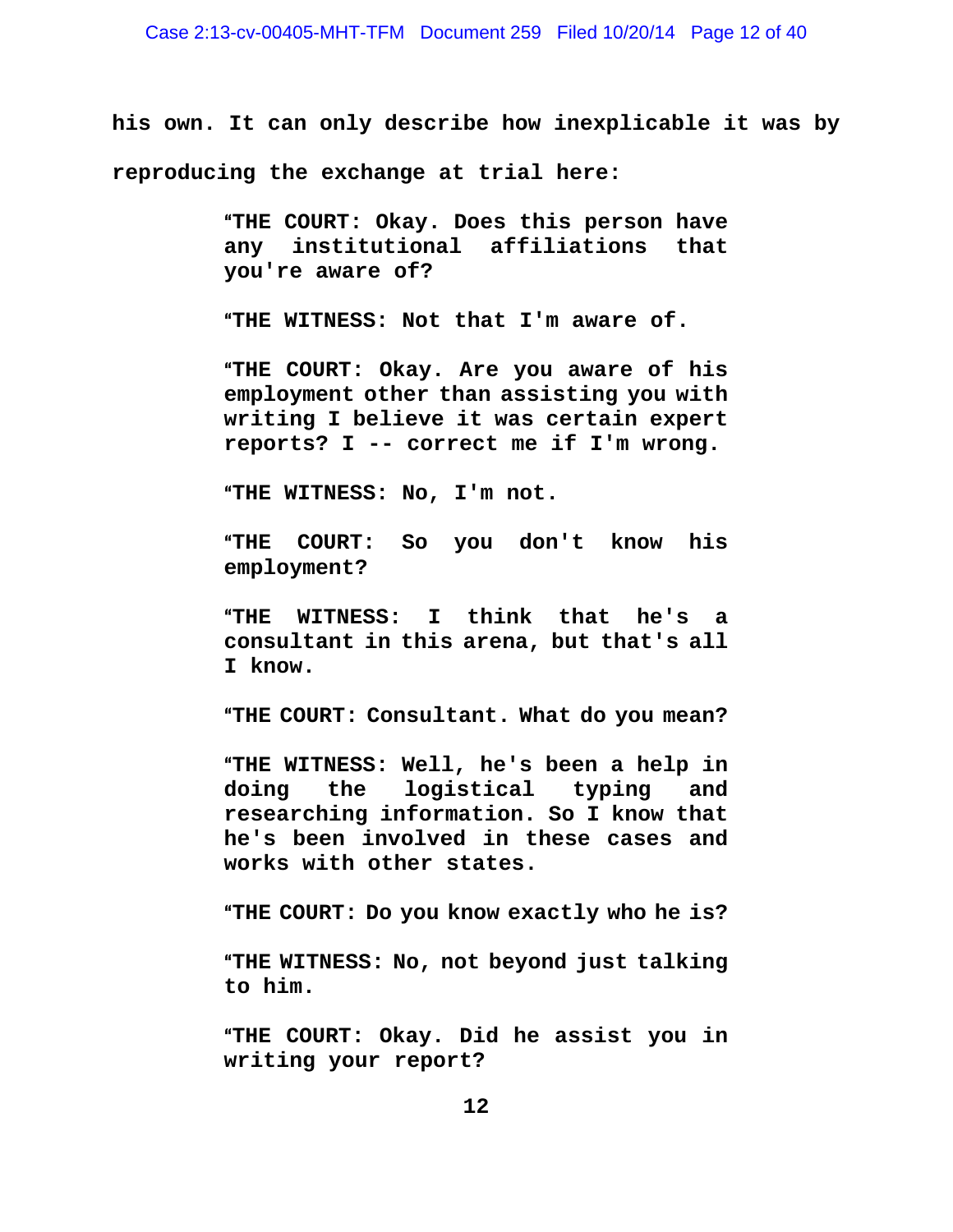A**THE WITNESS: He helps me. I write the report; and then he helps me find materials, do searches for, you know, backup articles and that type of thing. But I write the reports except for that supplemental report.** 

A**THE COURT: Okay. How long --** 

A**THE WITNESS: He sent me that information, and we just submitted that.** 

A**THE COURT: Right. How long have you known him?** 

A**THE WITNESS: I -- I worked close with him -- with him starting in 2011, but he was involved in the case in 2002 in Alaska, but I was working straight for the Attorney General's Office in 2002 in Alaska.** 

A**THE COURT: You say you don't know his employment or any organizations that he belongs to --** 

A**THE WITNESS: No, I do not.** 

A**THE COURT: -- or is affiliated with?** 

A**THE WITNESS: I don't.** 

A**THE COURT: Why do you trust him?** 

A**THE WITNESS: Well, we go back to 2002, and I've found him to be reliable, I mean. So -- I mean talking to him on the phone, I've just gotten to know him. And when I**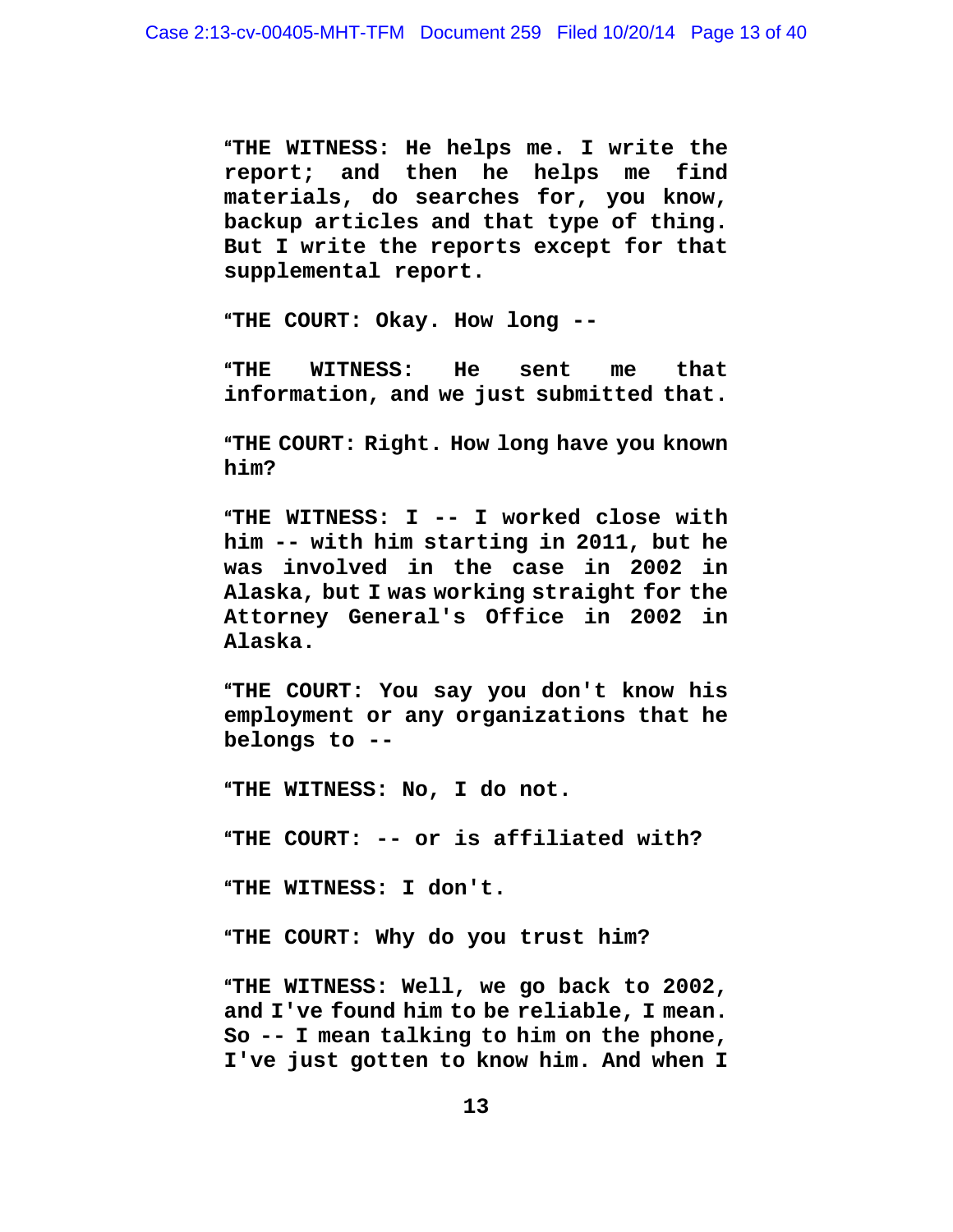**write these reports, the things that he gives me as far as typing assistance and research has been good.** 

A**THE COURT: Okay. And you don't know anything about what he does?** 

A**THE WITNESS: No, I don't, outside this.**@

**Tr. at VI-68:14-VI-70:7.** 

 **The court believes that there are three explanations**  for Anderson's willingness to sign his name to a report **written by a man about whom he knows so little, to do so without even checking its contents, and then to represent the opinions in it as his own: either he has extremely impaired judgment; he lied to the court as to his familiarity with Rue; or he is so biased against abortion that he would endorse any opinion that supports increased regulation on abortion providers. Any of these**  explanations severely undermines Anderson's credibility as **an expert witness.** 

 **Whether Anderson lacks judgment, is dishonest, or is profoundly colored by his bias, his decision to adopt Rue**=**s supplemental report and submit it to the court without**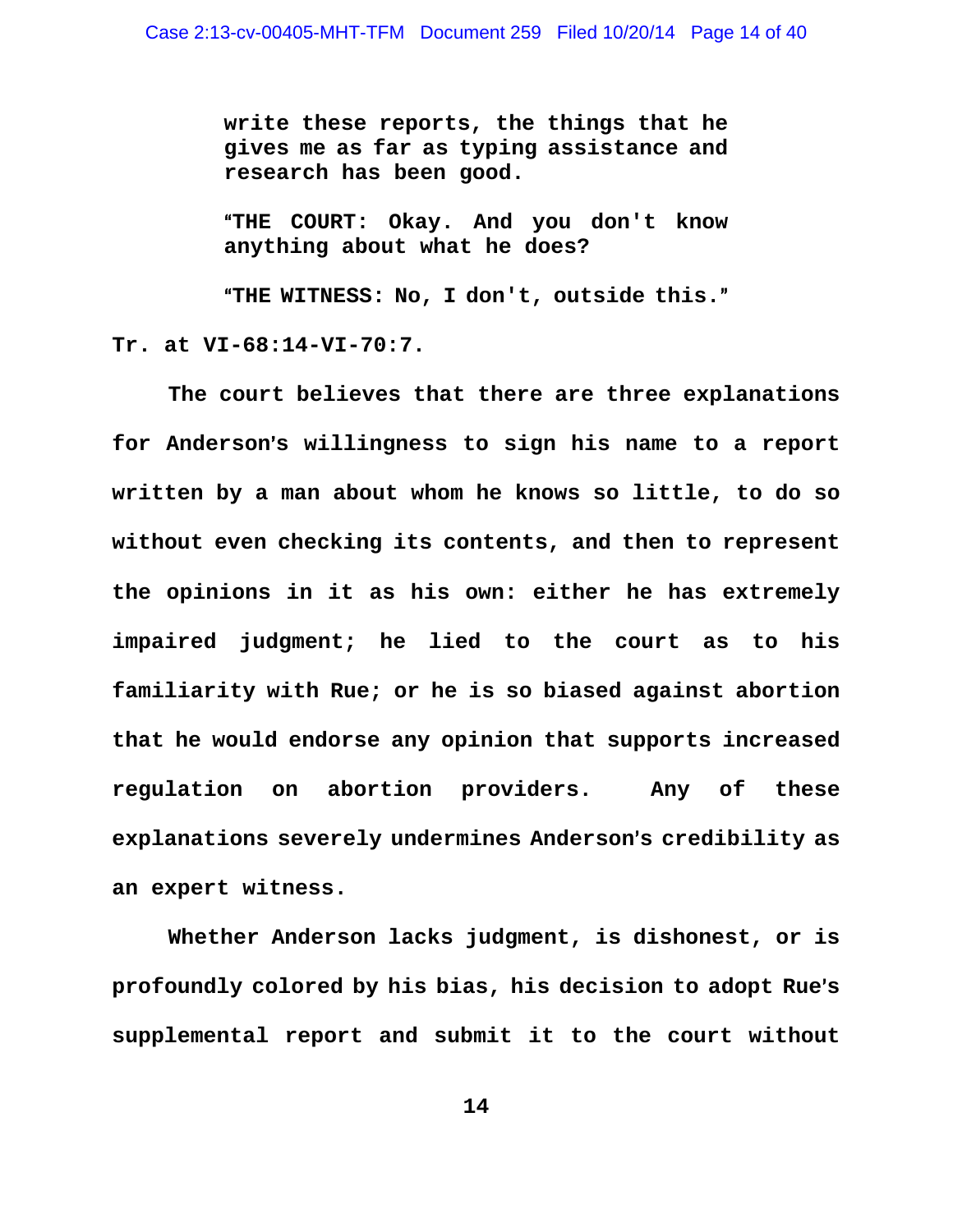**verifying the validity of its contents deprives him of credibility. Therefore, the court did not find his opinions credible, except where they were 'statements against interest,' that is, statements which would tend to support the plaintiffs**= **arguments. To the extent that Anderson was dishonest or unduly biased, these statements would be least likely to be colored by that dishonesty or bias. To the extent that his judgment is questionable, the court credited his opinions only where they confirmed the statements or practices of other witnesses.** 

# **C. Dr. Jeffrey Hayes**

**Dr. Hayes is the president of the Alabama Association of Ambulatory Surgical Centers. He testified in deposition but did not offer live testimony at trial. The plaintiffs sought to exclude statements from Hayes about the extent to which doctors at ambulatory surgical centers in Alabama maintain staff privileges at local hospitals. He testified,** A**I felt like that, you know, just based on experience being in the business for a while that it seemed**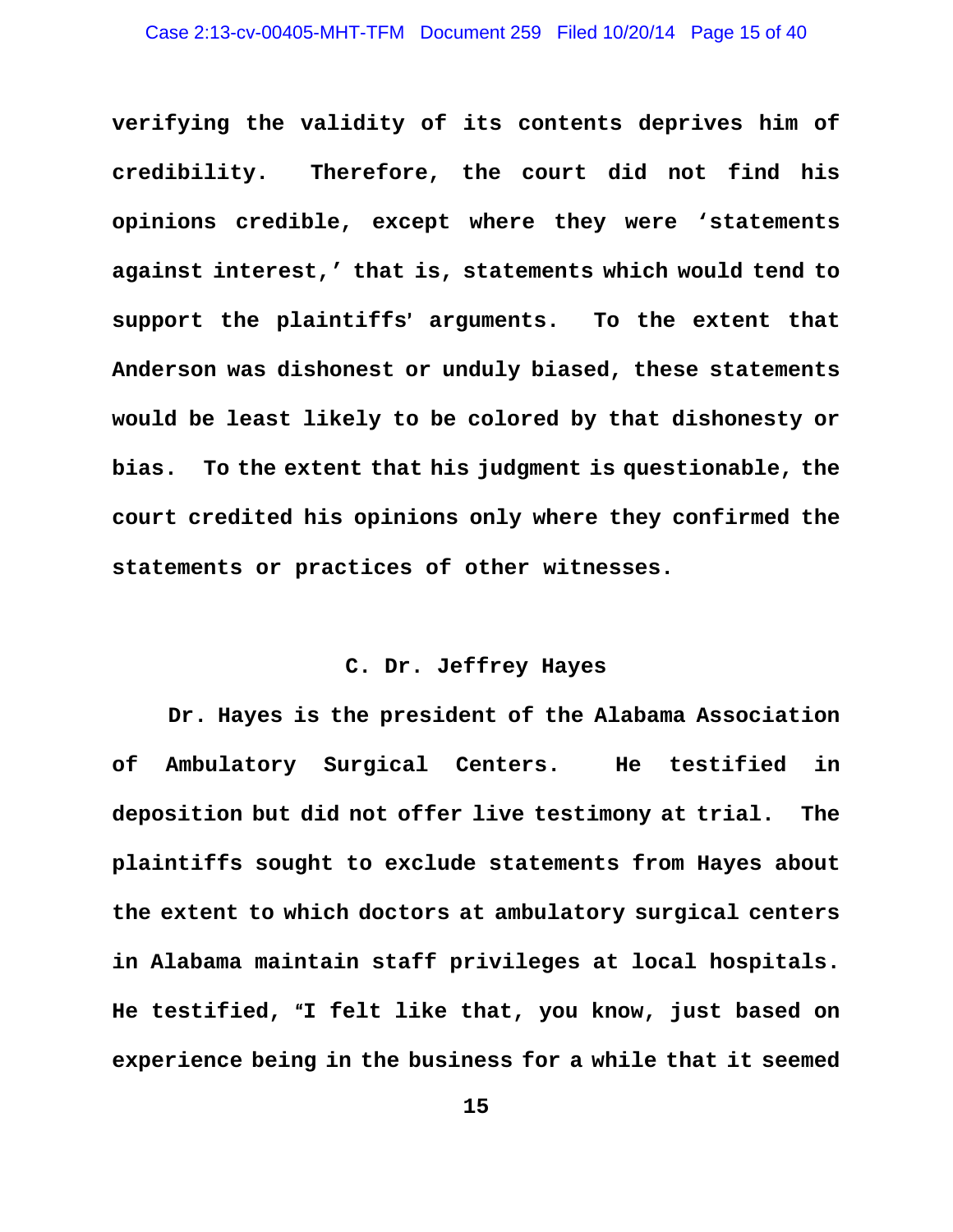**like one of those pretty routine things that surgery centers require their medical staffs to have hospital privileges.**@ Hayes Dep. at 11:20-12:3. He also conducted an "informal **poll**@ **of a subset of the ambulatory surgical centers in Alabama. Id. at 17:2; 21:5-7. Out of 18 centers that responded to his poll, 17 required that their doctors maintain staff privileges at a hospital (although his poll did not specifically inquire about local privileges, id. at 78:15-19).** 

The plaintiffs argued that the "informal poll" was not **sufficiently scientific to meet Daubert standards and that Hayes did not adequately explain the ways that his experience leads him to his conclusions. However, he made**  clear that his conclusions were based on "[g]eneral **observation and practice of being in the ASC industry since 1991.**@ **Id. at 74:21-22. This explanation suffices to meet the requirements of admissibility, particularly in the context of a bench trial. The plaintiffs**= **request to**  exclude Hayes's testimony was therefore denied.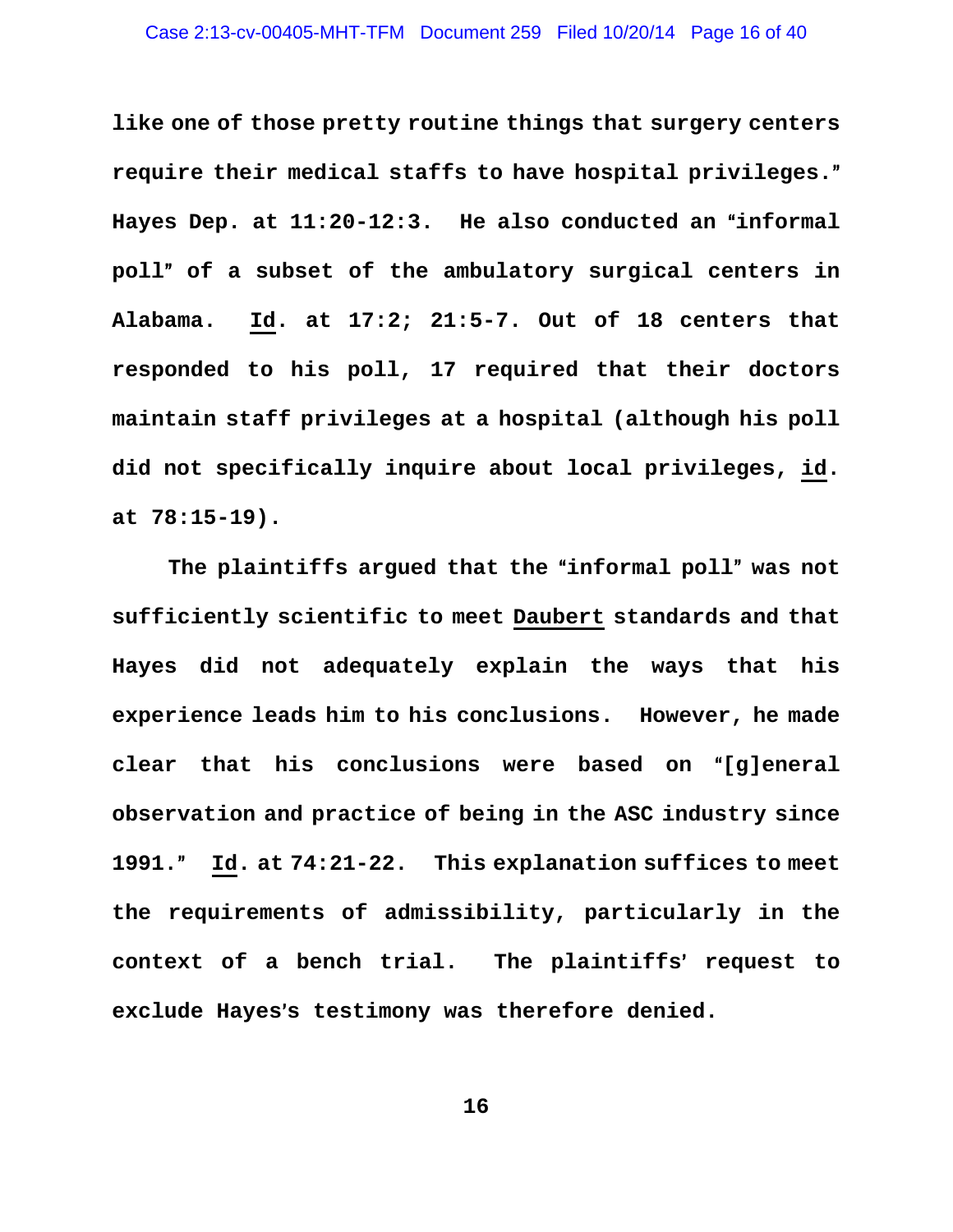The court credited Hayes's testimony, as far as it goes. **However, for several reasons, the court did not give the testimony much weight.** 

**First, Hayes's poll methodology is entirely unscientific and better understood as an extension of his general experience and interactions in the field. Fewer than half of the ambulatory surgical centers in the state (18 out of 42) responded to Hayes**=**s poll. Furthermore, the question posed in the poll is only tenuously relevant to the dispute in this case. As noted above, he asked only whether the centers required privileges at any hospital, not necessarily a hospital nearby or even in Alabama. As discussed in the August 4th opinion, all of the doctors at the plaintiffs**= **clinics have (or, until recently, had) hospital privileges; the problem is in obtaining privileges at a local hospital.** 

**Second, and more importantly, the fact that most ambulatory surgical centers require their doctors to maintain staff privileges at a local hospital has minimal relevance to whether abortion clinics should require the**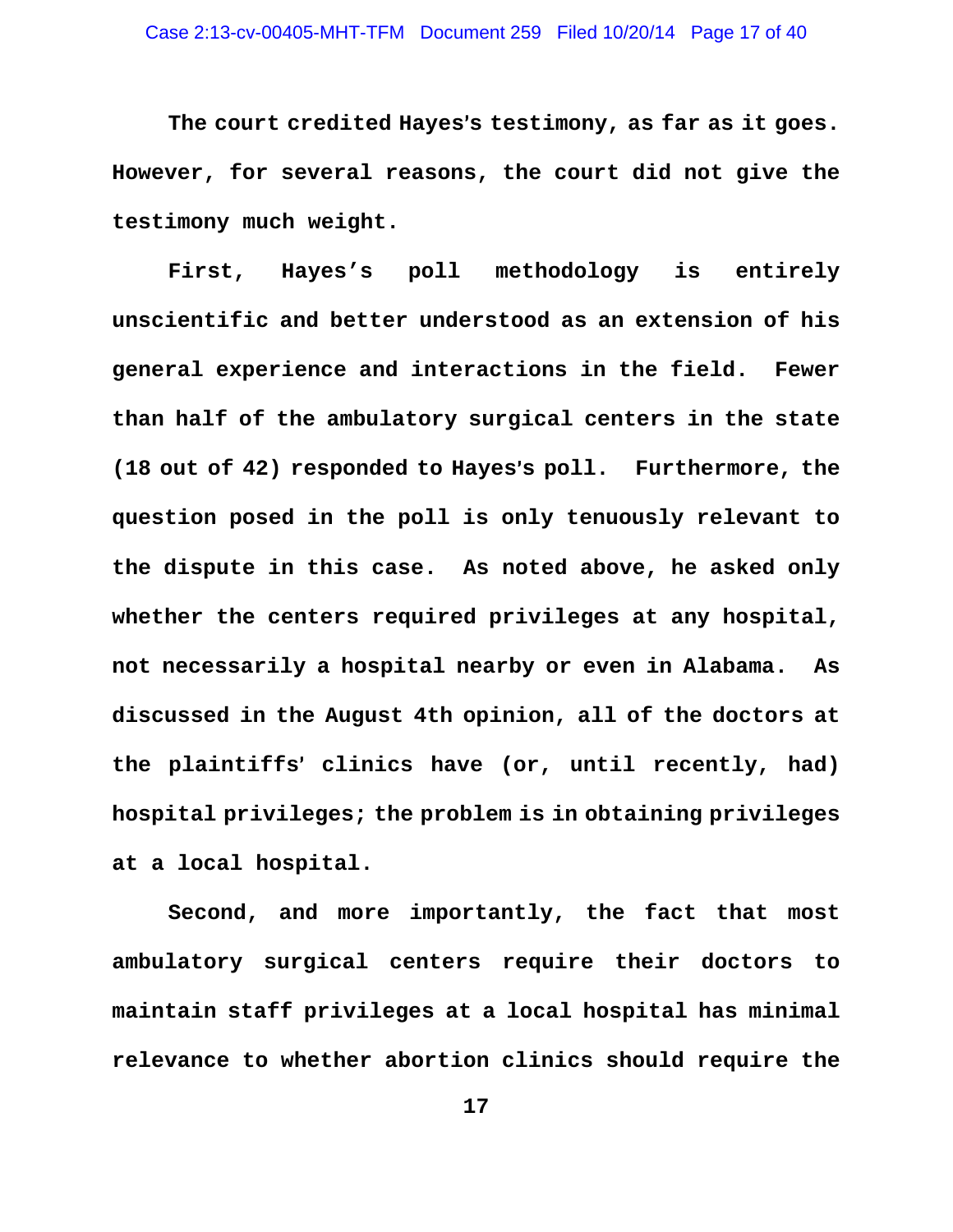#### Case 2:13-cv-00405-MHT-TFM Document 259 Filed 10/20/14 Page 18 of 40

**same of their doctors. In terms of the difficulty of the procedure and probability of complications, the testimony at trial revealed that early-term abortions are more similar to several procedures that are commonly conducted in doctors' offices, such as dilation and curettage procedures. In contrast, the procedures performed at ambulatory surgical centers tend to be significantly more complex and invasive than a surgical abortion, which involves no cutting, or a medication abortion, which amounts to administering pills.** 

**Therefore, although Hayes**=**s testimony was admissible and credible, the court assigned it very little weight.** 

# **D. Dr. Christopher Duggar**

**Dr. Duggar is a gynecologist in Montgomery. The State primarily introduced him as a fact witness regarding his experience, as an on-call doctor in the Jackson Hospital Emergency Room, treating a patient that had obtained an abortion at plaintiff Reproductive Health Services in 2006. However, he also made general statements about whether**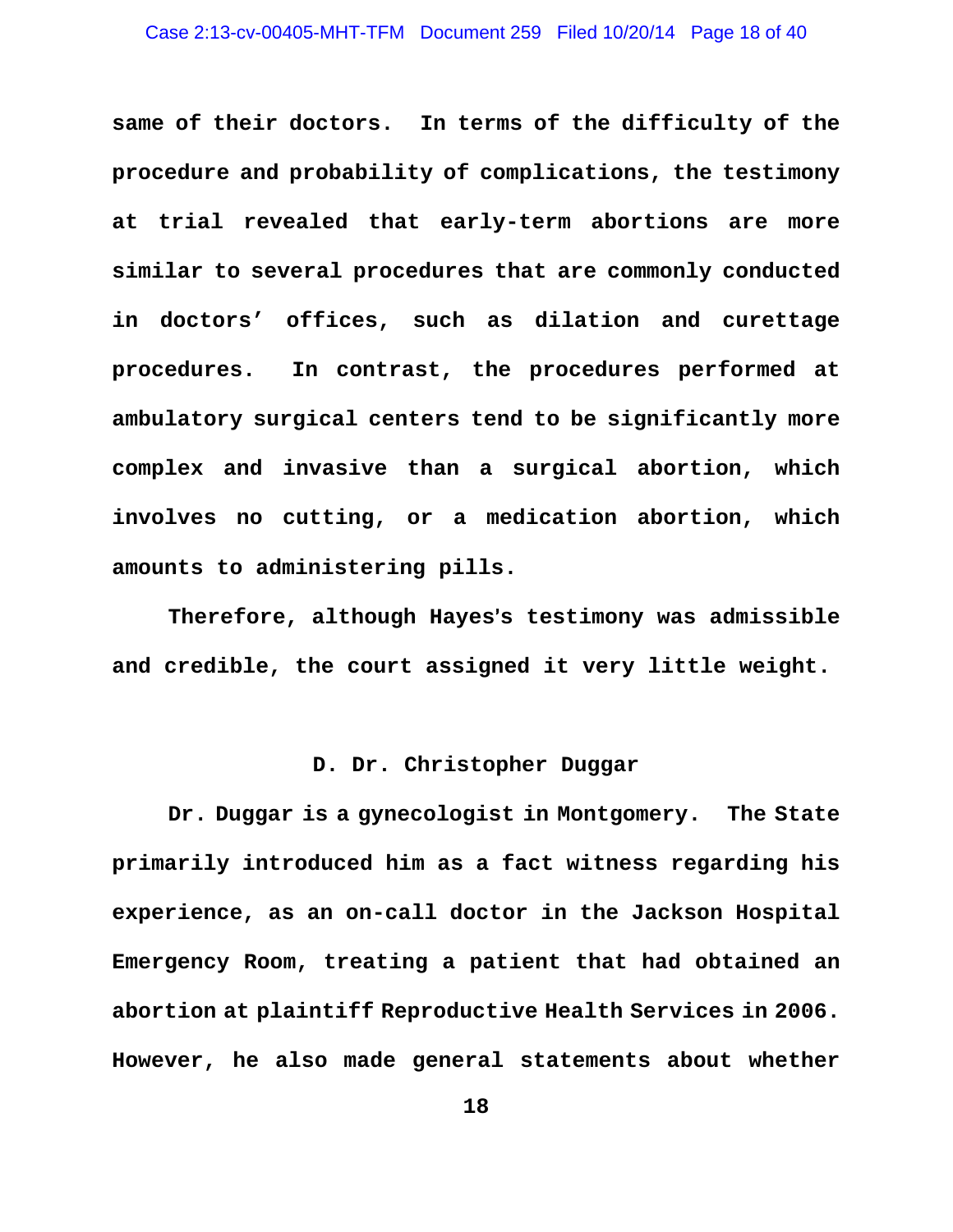#### Case 2:13-cv-00405-MHT-TFM Document 259 Filed 10/20/14 Page 19 of 40

**physicians who performed abortions could secure admitting privileges at Montgomery hospitals and about the covering-physician approach taken by the plaintiffs**= **clinics.** 

**The plaintiffs argued that Duggar's statement about whether physicians who perform abortions could get admitting privileges does not satisfy Daubert standards. They further objected to both of his general statements as opinion testimony from a witness who was not disclosed as an expert. The court overruled both objections.** 

**First, as a doctor at Jackson Hospital, Duggar has experience with obtaining admitting privileges. Furthermore, as a gynecologist and obstetrician who serves on call in an emergency room, he has sufficient expertise to offer opinions about the covering-physician approach to continuity of care. The court therefore rejected the Daubert challenge.** 

While Duggar's opinions may be admissible as expert **testimony, the court found them to be poorly founded. He opined that the clinics**= **doctors could easily obtain staff**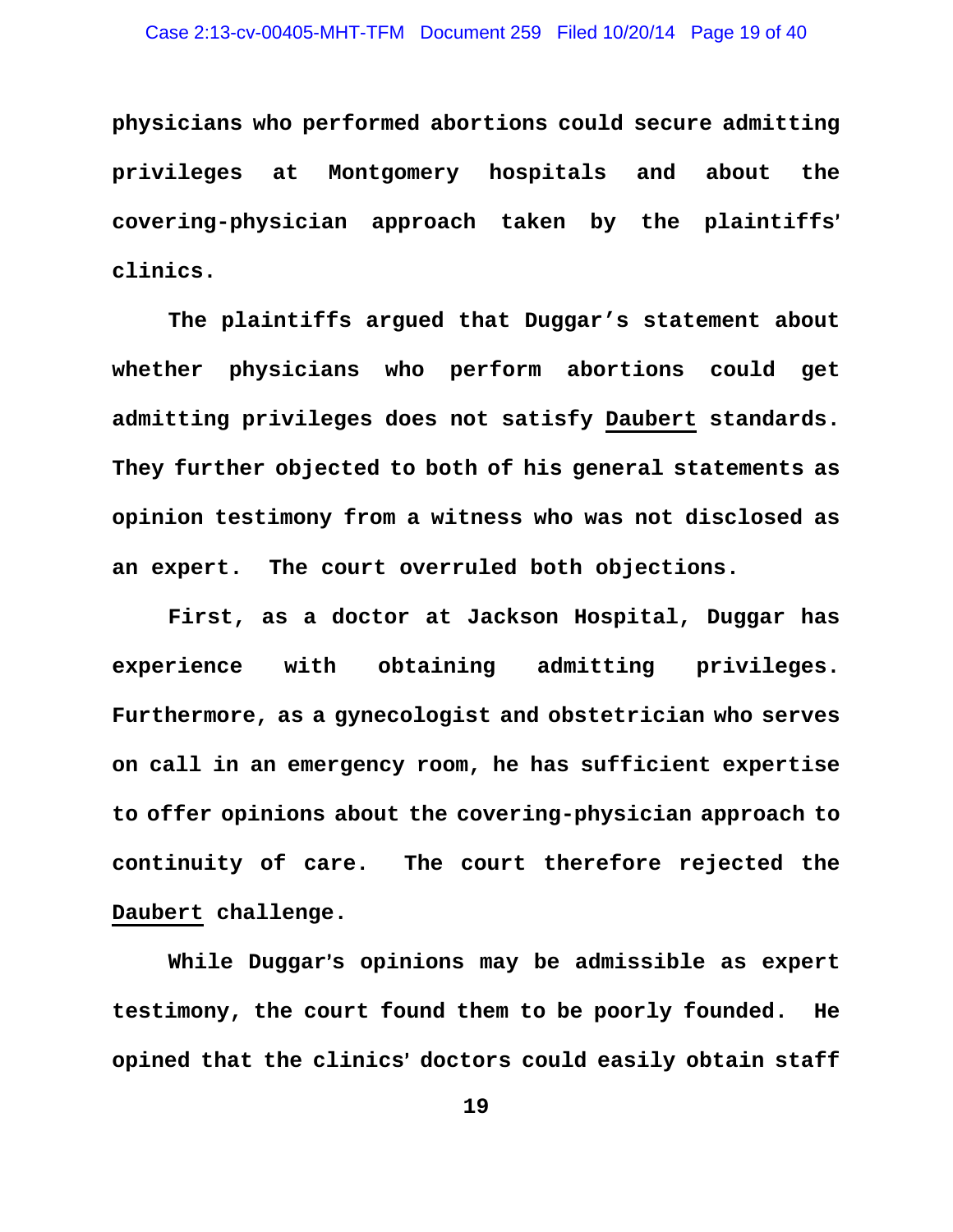**privileges at Jackson Hospital. However, the court heard testimony from a representative of Jackson Hospital that directly contradicted his opinion. Robin Pate testified that a doctor seeking staff privileges sufficient to satisfy the statutory requirement would need to live nearby, have a sufficient caseload at the facility during the provisional period, and participate in the on-call schedule. Tr. at IV-154:10-14, IV-155:13-15, IV-160:21-IV-161:1. The abortion clinics' doctors can do none of these things, by virtue of their residence outside the State.** 

 **Duggar**=**s other opinion regarded the propriety of the covering-physician model of continuity of care. He**  stated, "It does seem somewhat negligent to abandon the **patient off to another physician who is not currently involved in that patient**=**s care.**@ **Duggar Dep. at 41:2-5. However, Duggar admitted that he knew little about abortion**  care: "To be honest with you, I don't know how they do **first-trimester abortions. From what you hear, you know, there's a combination of both surgical and medical**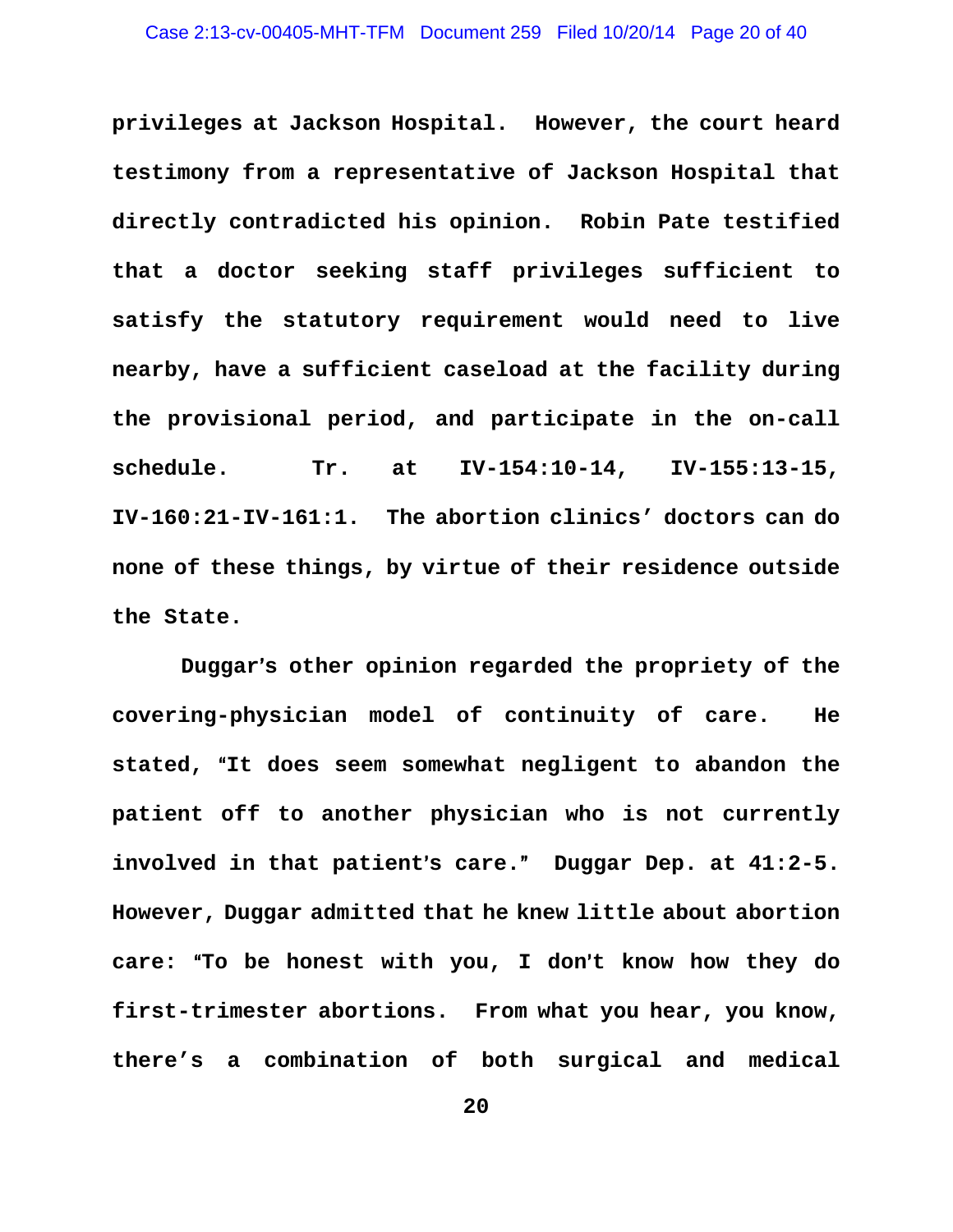**management, but that's my limit of knowledge.**@ **Id. at 24:15-20. In addition, he revealed a lack of knowledge about the type and timing of complications stemming from abortion procedures. It became quite clear throughout the trial that complications from abortion occur very rarely during the procedure, and more commonly occur after a patient has already gone home. Yet immediately after opining that a covering-physician approach was insufficient for treating complications, Duggar explained:**  A**They're having a complication during your procedure, and now they're being shipped off to another facility, another doctor who is not involved in the case.**@ **Id. at 41:7-12. His concern about a handoff mid-procedure is misplaced; it is much more likely (and in the case of a medication abortion, a near certainty) that a covering physician would become involved a day or more after the abortion. Given Duggar's lack of knowledge of the procedures for performing abortions and complications stemming from them, the court gave little weight to his opinions. Because the court discredited Duggar**=**s opinion testimony, the State's**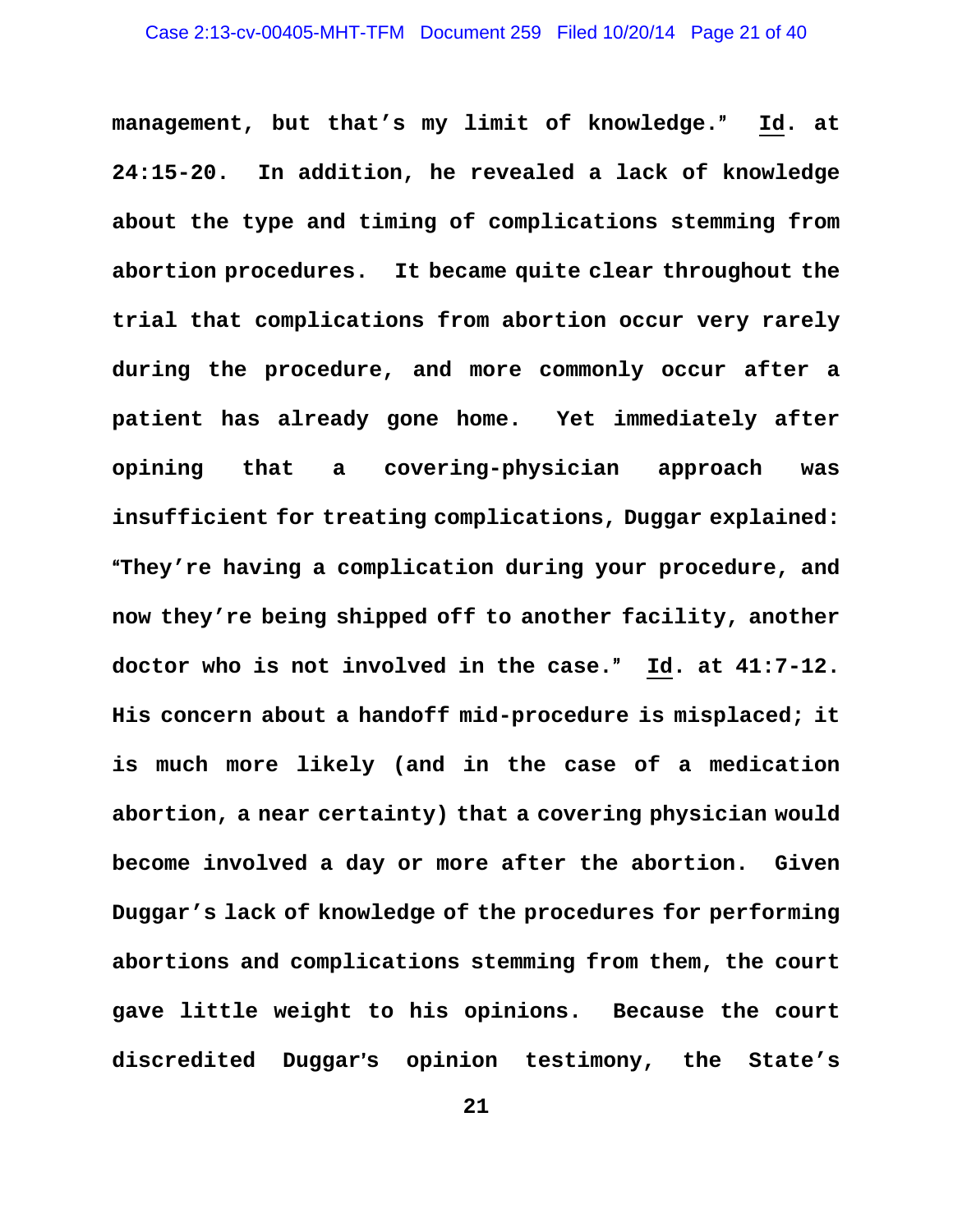**nondisclosure was harmless, and the opinions were not excluded on that ground. Fed. R. Civ. P. 37(c)(1).** 

**Other than his opinion testimony, the State offered Duggar**=**s deposition testimony largely on the subject of his complaint to the Alabama Department of Public Health about Reproductive Health Services**=**s lack of a covering physician**  in 2006. On this topic, Duggar's deposition largely **consists of his reading from the Department**=**s statement of deficiencies, which has been separately introduced as DX 54.** 

**The statement of deficiencies contains several hearsay (but admitted) accounts of the circumstances under which Duggar treated a clinic patient at the emergency room. In his communications with the Department, Duggar portrayed the abortion clinic staff as displaying apathy and scorn toward his wish to communicate with the physician who**  performed the abortion, and the staff's refusal to put him **in touch with her. However, June Ayers, the clinic administrator, testified to her own efforts during the incident to put Duggar in communication with the initial**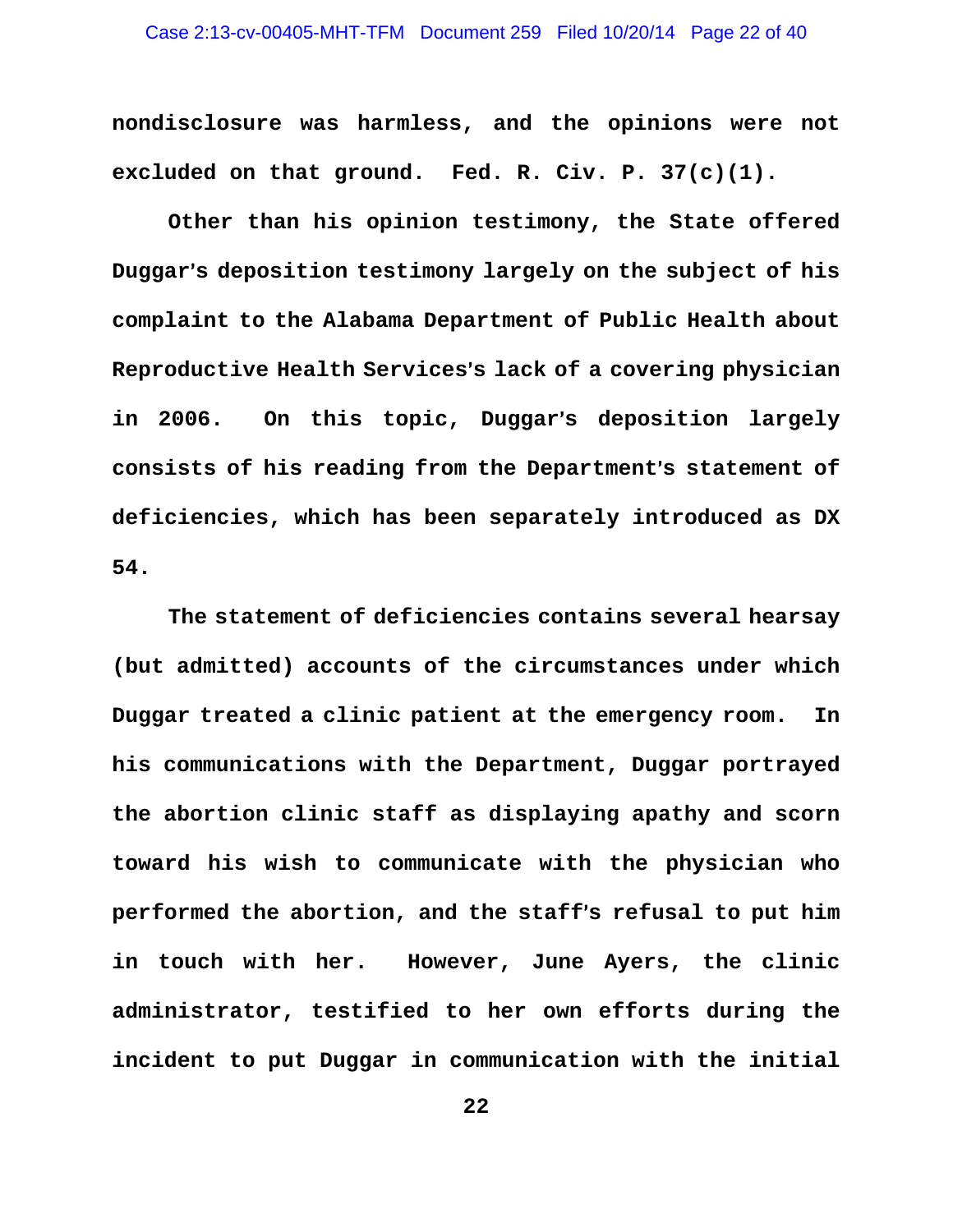treating physician. "[M]y response to the nurse that was **relaying [Duggar**=**s] message was to contact Dr. D and tell**  her that she needed to contact Duggar at the emergency room." **Tr. at I-77:9-11.** The court credited Ayers's testimony **about her own actions, which revealed some effort to**  establish communication between the doctors, but Ayers's **testimony about her own actions did not resolve the questions about what happened between Duggar, the physician who performed the abortion, and the on-site clinic staff. The Department of Public Health report provides only muddled, contradictory evidence regarding these communications. This evidence was sufficient to show that the clinic did not have a covering-physician relationship sufficient to comply with state regulations in 2006, but the court concluded that making any other findings from this evidence would have been unwise. Thus, the court credited**  Duggar's testimony only to the extent that it supports the **facts that Reproductive Health Services did not have a meaningful covering-physician arrangement in place at the time of the incident and that he therefore provided care**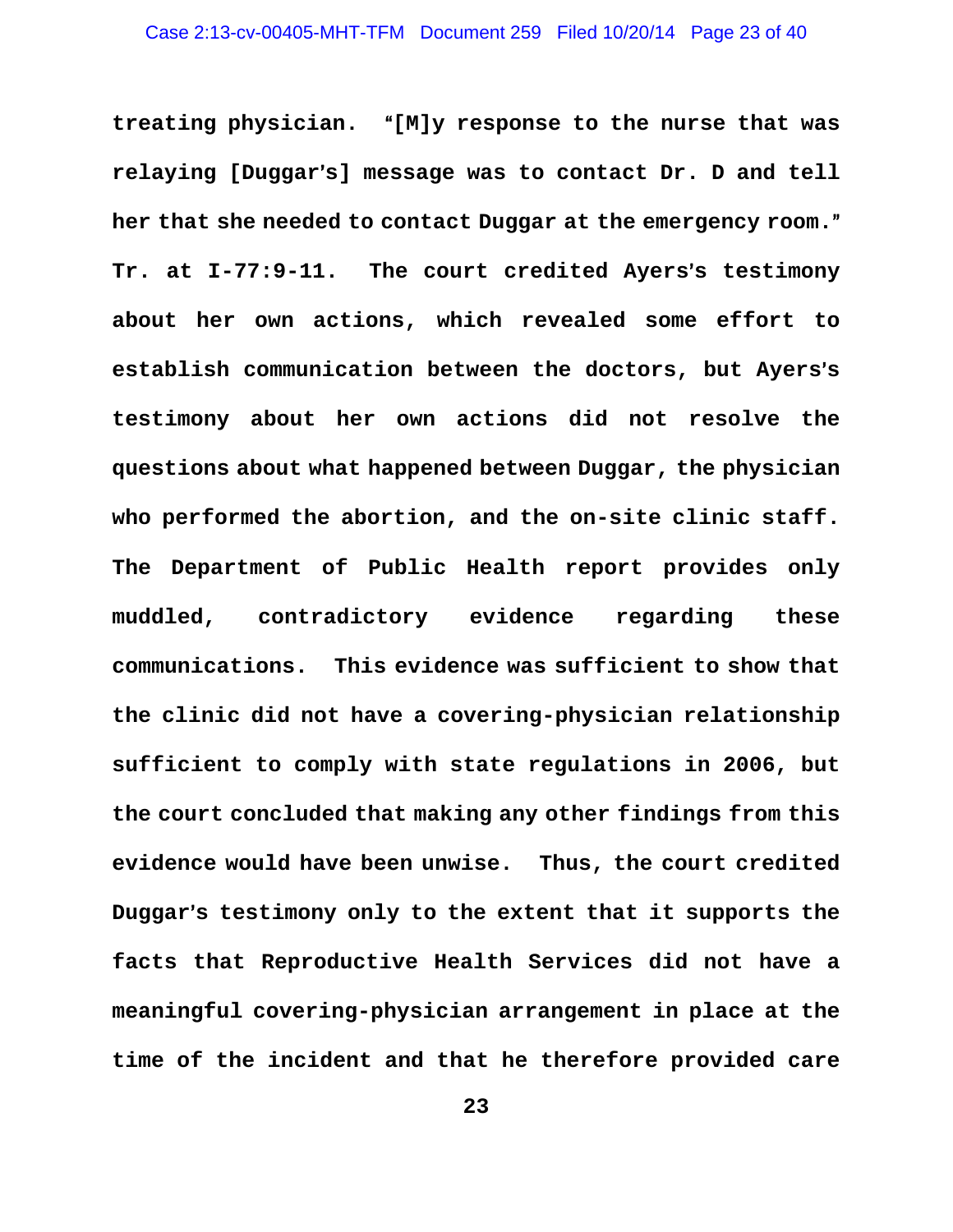**to one of the clinic**=**s patients who was experiencing a complication.** 

## **E. Margaret Moore**

**The State challenged Moore**=**s testimony in its entirety on two grounds: first, the State argued that Moore is not an expert at all; and, second, it argued that her opinions**  as to the effect of anti-abortion violence on clinics' **ability to recruit doctors are too speculative to constitute an admissible expert opinion.** 

 **Moore has an extensive background in law enforcement and substantial knowledge and experience in the area of violence against abortion providers. She started her career as an undercover officer in the New York Police Department. While serving in the police department, she earned a bachelor**=**s degree in criminal justice. She later moved to the federal Bureau of Alcohol, Tobacco, and Firearms, where she worked for 23 years. During her time at the Bureau, she oversaw investigations into abortion-clinic bombings in several States, as well as the**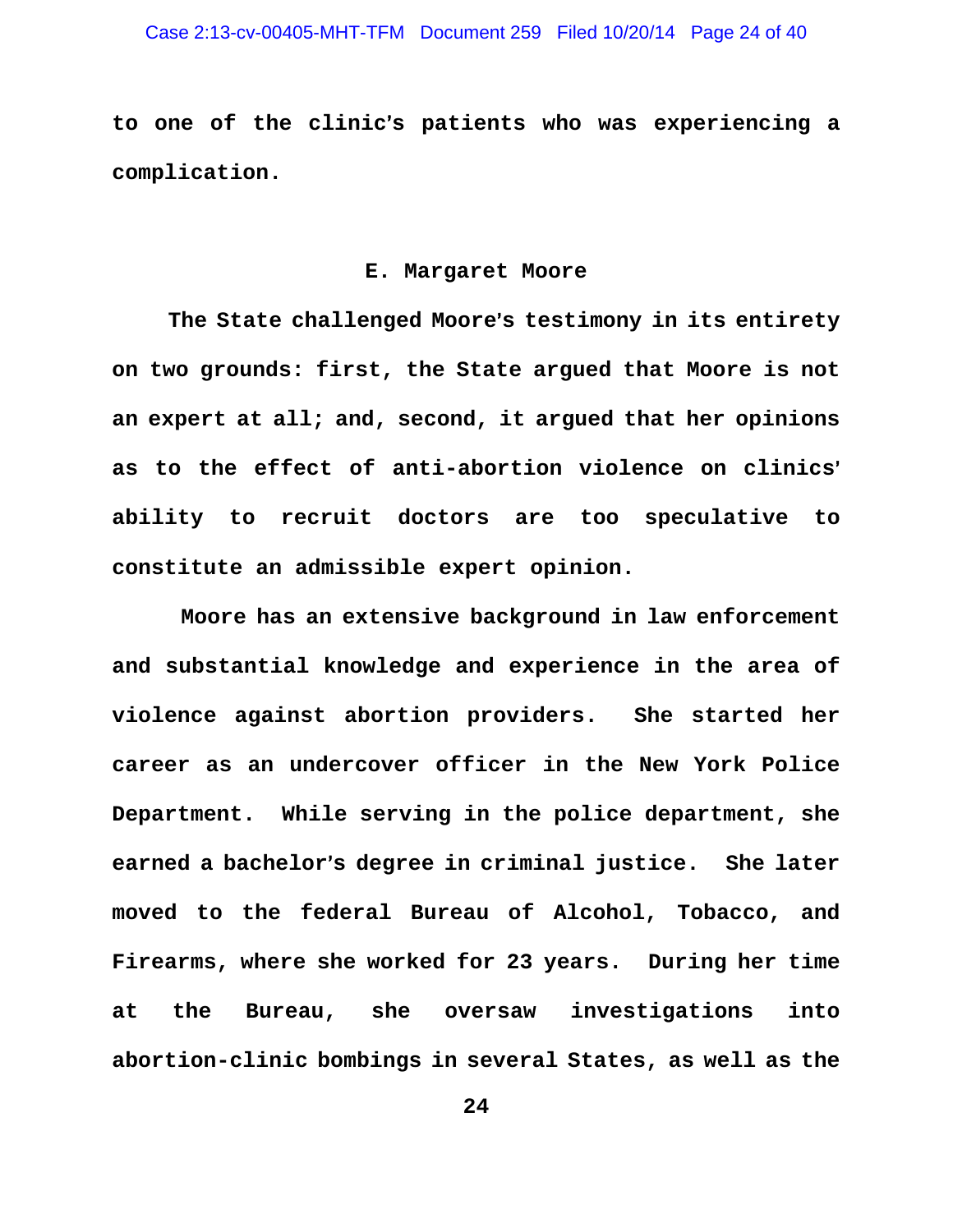**first bombing of the World Trade Center. After retiring from the Bureau in 1999, she worked for over a decade as director for law-enforcement operations at the Feminist Majority Foundation, where she advised law-enforcement agencies and abortion clinics on how best to prevent and respond to violence against abortion clinics. In that role, she worked with the Department of Justice**=**s National Abortion Providers Task Force, and briefed federal, state, and local law enforcement, including in Alabama, on violence against abortion providers, and consulted with law enforcement about specific acts of violence.** 

 **Moore**=**s experience solidly qualifies her as an expert on law-enforcement matters and particularly on the nature of anti-abortion violence.** A**Experts of all kinds tie observations to conclusions through the use of what Judge**  Learned Hand called 'general truths derived from ... specialized experience.<sup>"</sup> Kumho Tire Co., Ltd. v. **Carmichael, 526 U.S. 137, 148 (1999) (quoting Hand, Historical and Practical Considerations Regarding Expert Testimony, 15 Harv. L. Rev. 40, 54 (1901)); see also Fed.**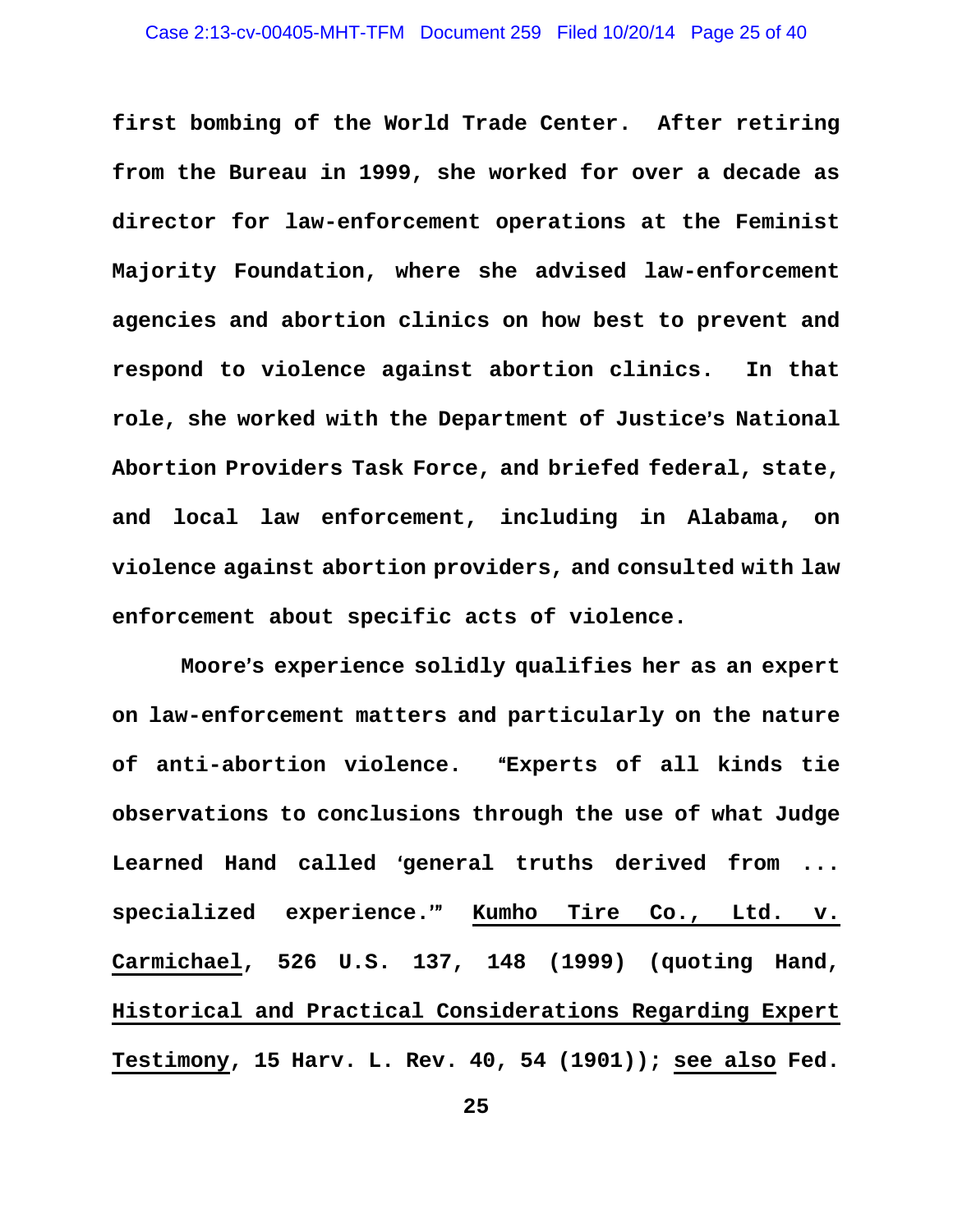**R. Evid. 702 advisory committee note (2000 amends.)**  ("Nothing in this amendment is intended to suggest that **experience alone--or experience in conjunction with other knowledge, skill, training or education--may not provide a sufficient foundation for expert testimony. To the contrary, the text of Rule 702 expressly contemplates that an expert may be qualified on the basis of experience. In certain fields, experience is the predominant, if not sole,**  basis for a great deal of reliable expert testimony."). **Moore has an extensive background in tracking and analyzing anti-abortion violence. The fact that she has not produced peer-reviewed research on the subject does not invalidate her experiential expertise.** 

However, Moore's expertise does not include abortion **clinics**= **hiring processes or the decision-making process of local doctors. To the extent that her opinion testimony included conclusions about how potential abortion providers might react to the threat of violence in weighing whether to perform abortions, those opinions are not grounded in her expertise. The court therefore excluded**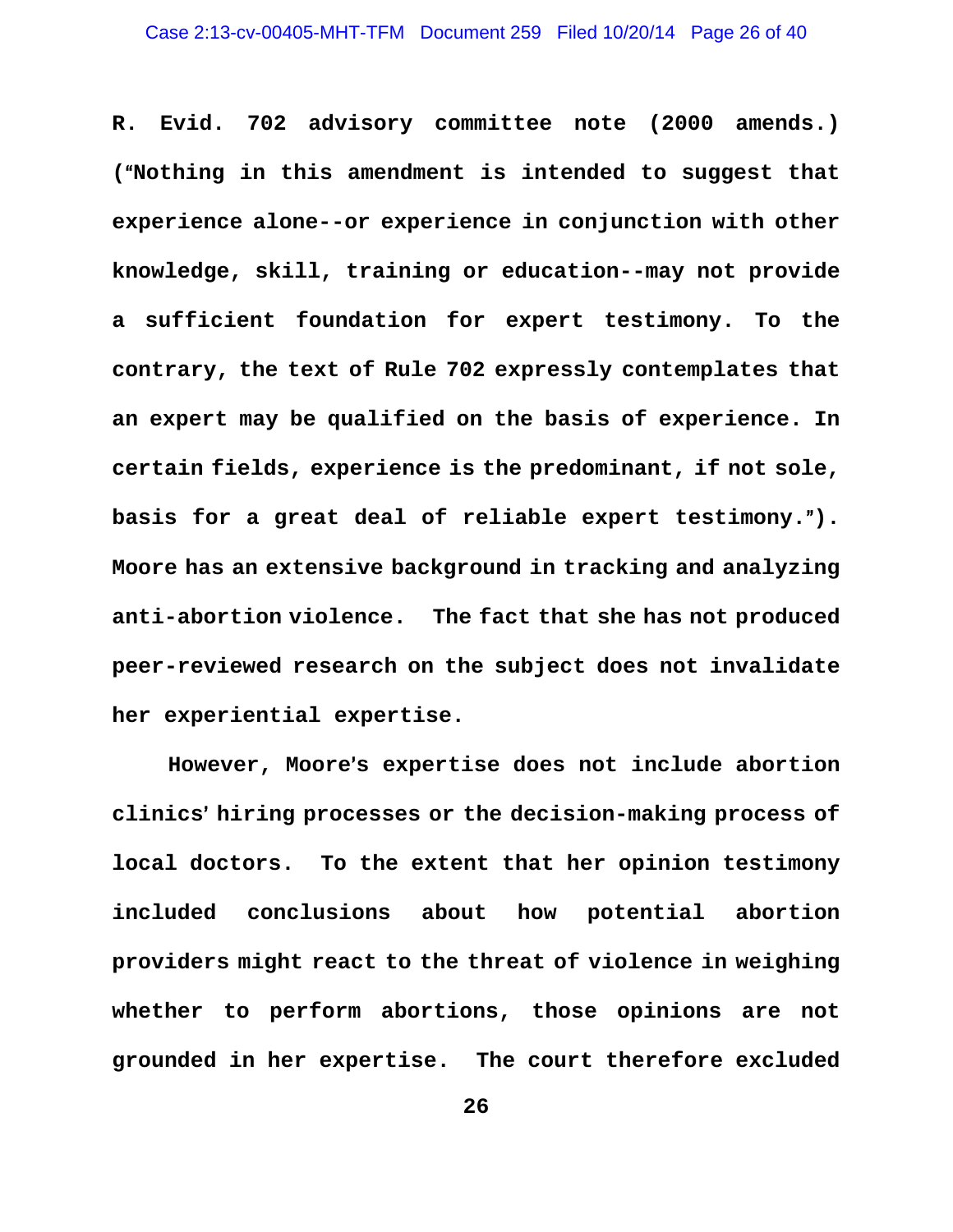**paragraphs 34 and 35 of her expert report and all associated live testimony.** 

**The court found Moore to be credible in her description of the many acts of violence that have been perpetrated against abortion providers, particularly in Alabama. The court did note one area in which Moore held a bias, and weighed her testimony appropriately. Moore testified that**  her perception of a "climate of fear" for abortion providers **would be very hard to change and that she would consider changing that belief only if all violence against abortion providers were to cease. See Tr. at VII-68:8-VII-69:3. The court cannot endorse this view. Thus, the court was**  careful not to rely on Moore's generalized opinion for its **finding of the existence of a significant risk of violence and fear of violence among abortion providers. However, the record contained ample evidence of such violence and fear, in the form of the specific facts to which Moore testified and the testimony of the abortion providers, such that it is clear that doctors who provide abortions are in fact plagued by the fear of violence on a regular basis and**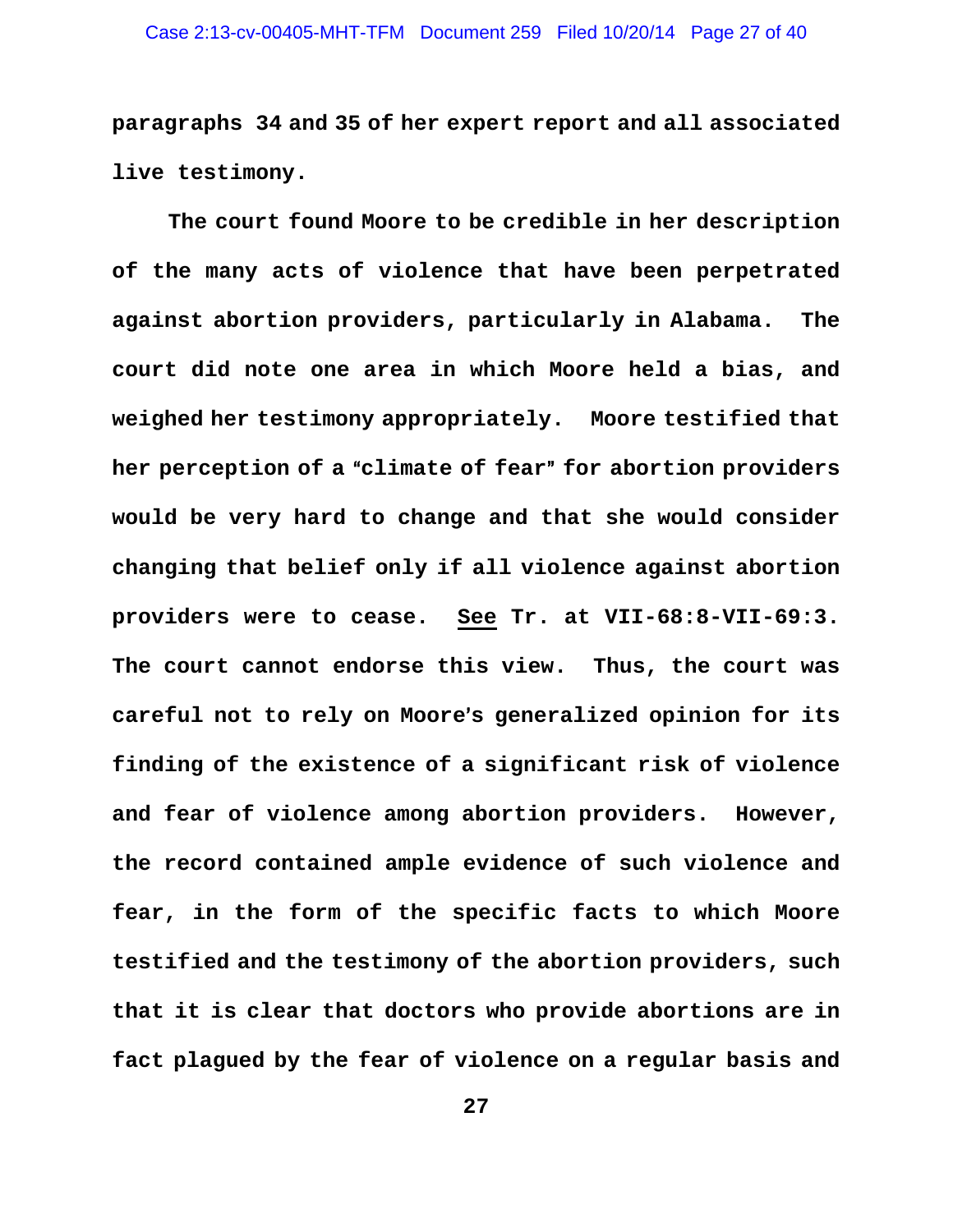**that this fear plays a part in the difficulty in recruiting new doctors.** 

## **F. Dr. Lori Freedman**

**Dr. Freedman testified for the plaintiffs about the stigma against abortion providers and how this stigma creates obstacles to finding doctors willing to perform**  abortions. The State challenged Freedman's testimony in **its entirety on two grounds: first, it argued that her qualitative--as opposed to quantitative--research methods are insufficiently rigorous to form the basis for admissible expert opinions; and, second, it argued that the history of abortion clinics in Alabama contradicts her findings.** 

**Freedman earned a Ph.D. in sociology and currently serves on the research faculty of the University of California-San Francisco, one of the nation's premier medical schools. Some of the qualitative research on which she based her expert testimony also formed the basis for her book, which was published by Vanderbilt University**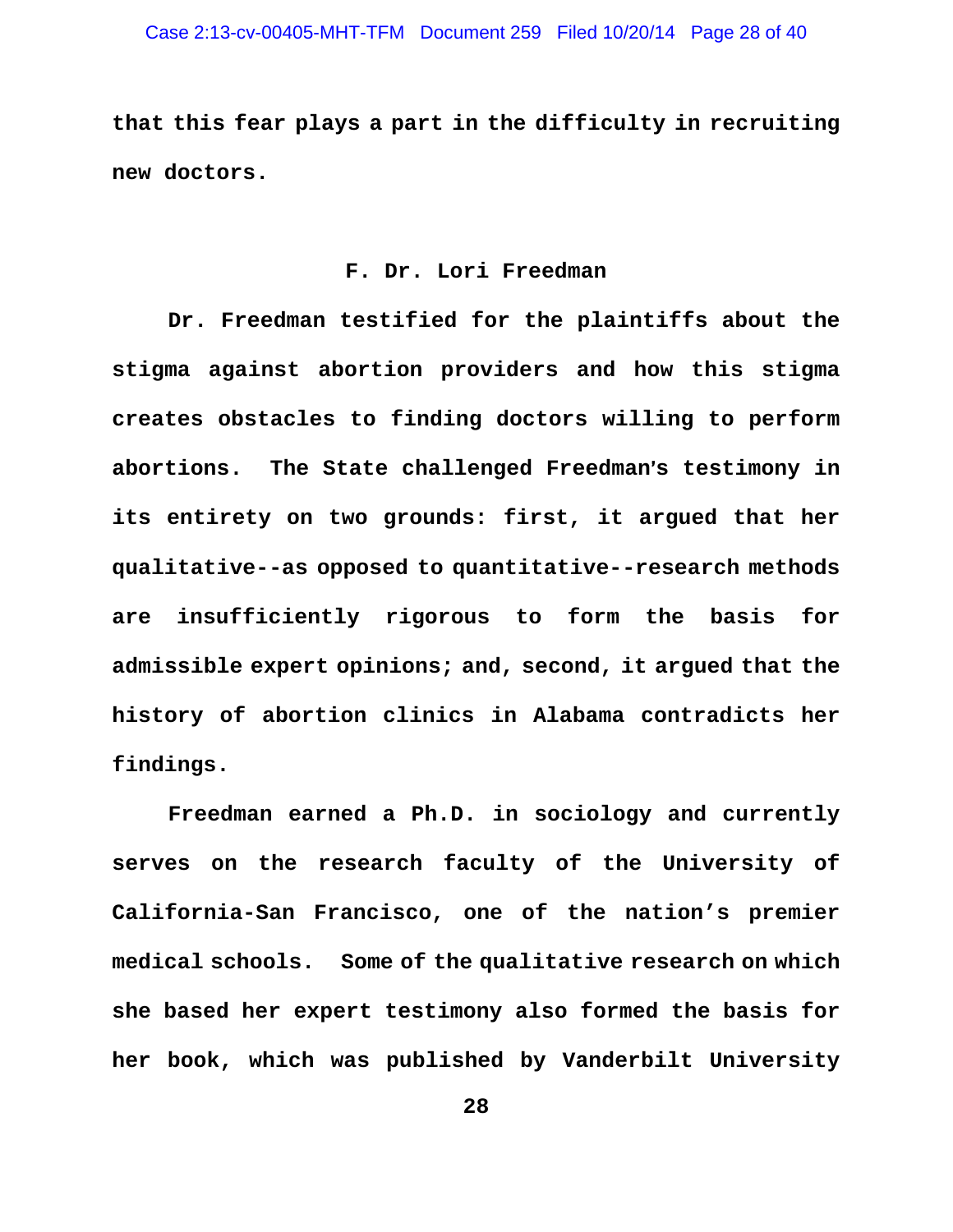**Press, a peer-reviewed press. In other words, other medical sociologists found her research to be sufficiently rigorous that her book should be published. She has also published several peer-reviewed articles on her subsequent qualitative research.** See Freedman CV, PX 52. "The fact **of publication (or lack thereof) in a peer reviewed journal [] will be a relevant, though not dispositive, consideration in assessing the scientific validity of a particular technique or methodology on which an opinion is premised.**@ **Daubert, 509 U.S. at 594. Freedman's success in publishing in peer-reviewed journals and at a peer-reviewed press strongly supports the validity of her qualitative method of research.** 

**In addition, in her testimony, Freedman clearly articulated the way that qualitative methodologies such as hers are both legitimate and important parts of her field:** 

> A**[B]oth [qualitative and quantitative research methods] are used in the medical and social scientific research world. And as I said, quantitative research is trying to understand sort of prevalence or associations of particular social factors. And they tend to test hypothesis**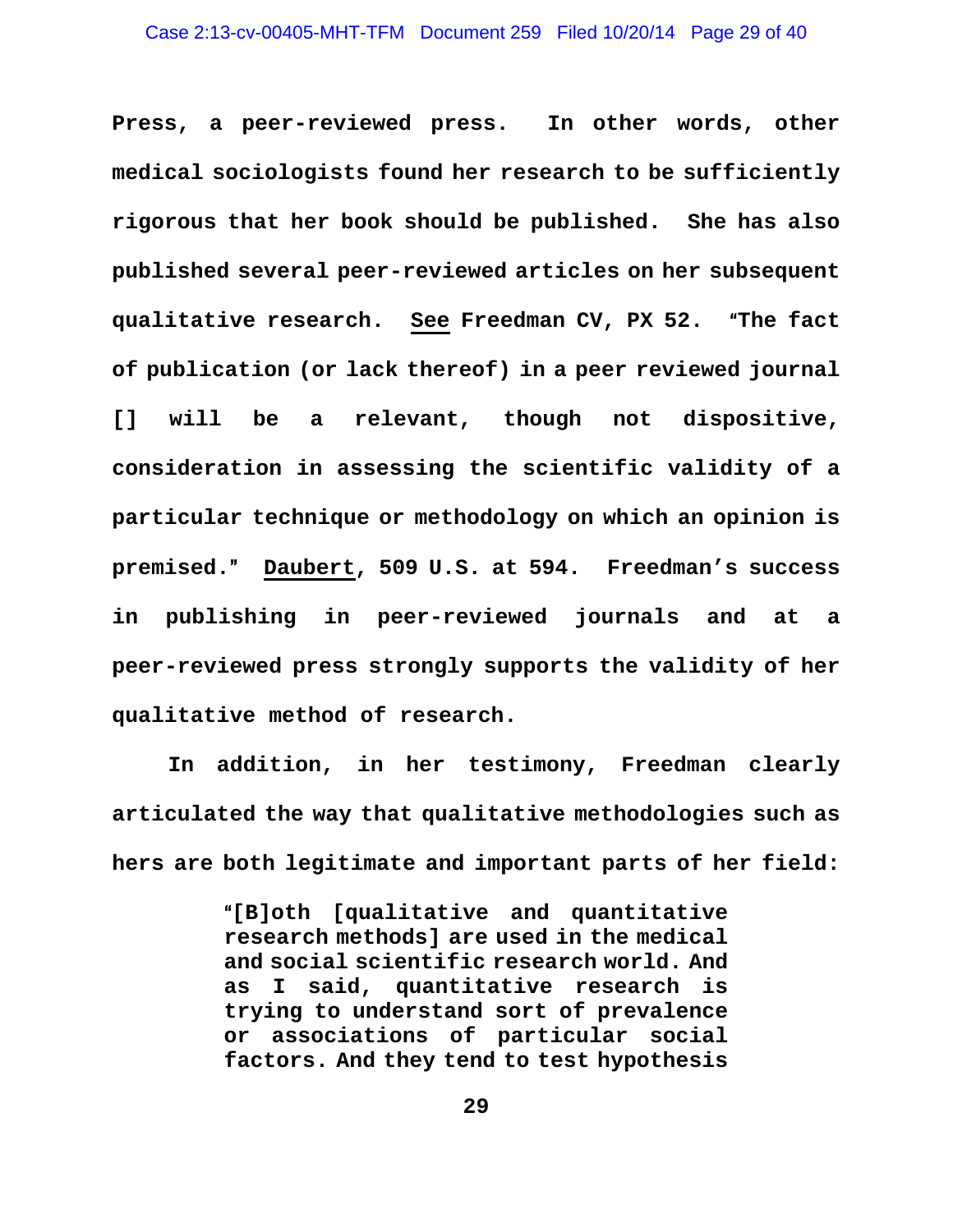**or hypotheses using quantitative research, meaning you know what you're trying to prove or disprove. In qualitative research, we approach a research question with -- without a predetermined answer. And we're trying to understand why something is happening that we're seeing in -- often in quantitative research, why something is common, and trying to understand maybe the range of experience within that particular question.**@

**Tr. II-137:9-20.** 

**Freedman testified that quantitative research had shown that doctors who are trained in abortion often do not perform abortions and that her own qualitative research sought to explain why that was so. Her research was developed over the course of extended interviews, which she analyzed using text-analysis software in order to identify patterns and themes. Once she identified themes, she returned to the original source material in order to define them more precisely.** 

**This methodology was sufficient, both in its data and its approach, to assist the court in its fact-finding. In**  particular, Freedman's testimony was useful to give the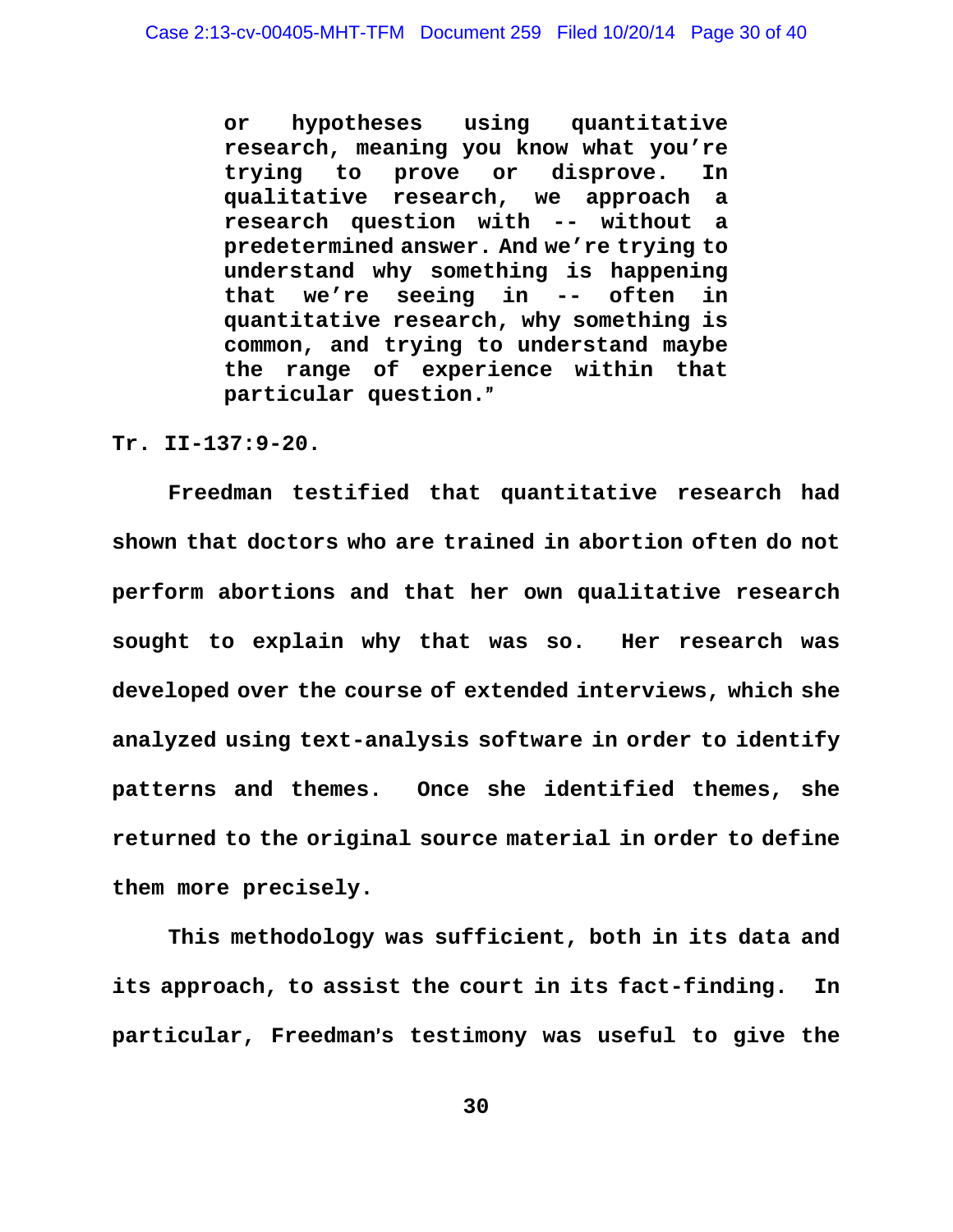**court a framework, particularly the 'cautionary tale' frame, within which it could understand the experiences described by fact witnesses including June Ayers, Dalton Johnson, Dr. Roe, and Dr. P1, as they described their interactions with potential abortion providers and other healthcare providers.** 

The State's second argument, that Freedman's research **conflicts with the actual experience of abortion providers in Alabama, went to credibility and weight, rather than admissibility. See Quiet Tech. DC-8, Inc. v. Hurel-Dubois UK Ltd., 326 F.3d 1333, 1341 (11th Cir. 2003) (distinguishing between admissibility and persuasiveness of expert opinion). Furthermore, it misrepresented the experience of doctors in this State.** 

**The State argued that the experience of doctors at the Tuscaloosa and Huntsville clinics, who overcame societal and professional challenges to continue performing abortions, refutes Freedman's research. In Tuscaloosa, Dr. Payne**=**s partners objected to his abortion practice, so he left the partnership and struck out on his own. In**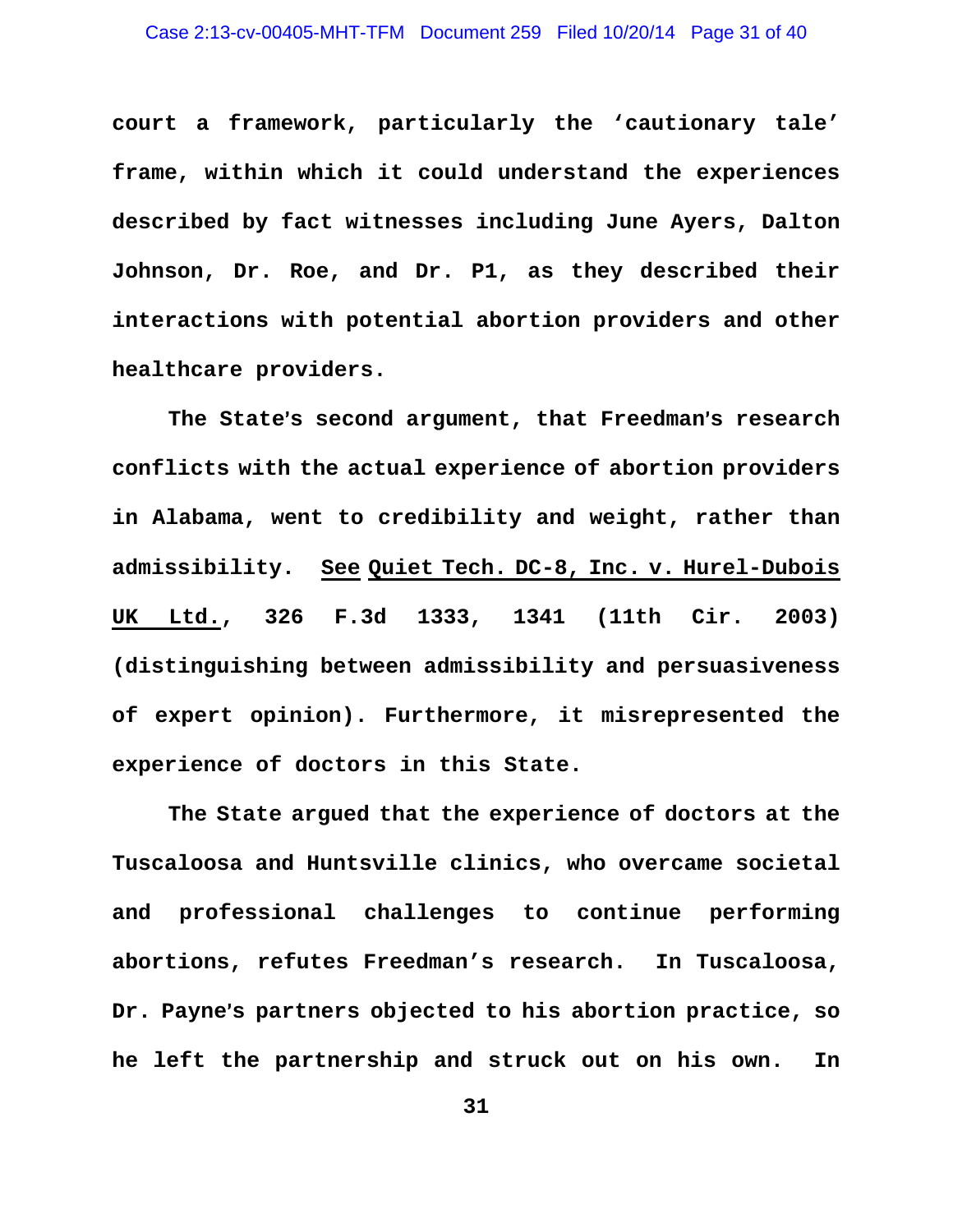**Huntsville, Dr. H1**=**s mere association with an abortion clinic was sufficient to trigger anti-abortion harassment that wiped out her entire obstetric practice. Both doctors' experiences reflect the very high level of commitment to providing abortion that a doctor must have in order to provide abortions in Alabama, and Dr. H1's experience illustrates the strong negative professional consequences from association with abortion that Freedman described. The State's argument that the perseverance of these doctors illustrates a lack of stigma is facile and ignores the testimony about the difficulty the clinics have faced recruiting other doctors. See, e.g., Tr. at II-62:21-II-65:13 (describing the difficulty in finding a**  covering-physician for the Huntsville clinic and Dr. H1's **hesitation because of the effect protests targeted at abortion providers could have on her private practice); Buchanan Dep. at 131:7-13 (physicians with local-admitting privileges in Birmingham refused to perform abortions**  because "they could not risk their practices by providing **abortion services for us. They have practices, and their**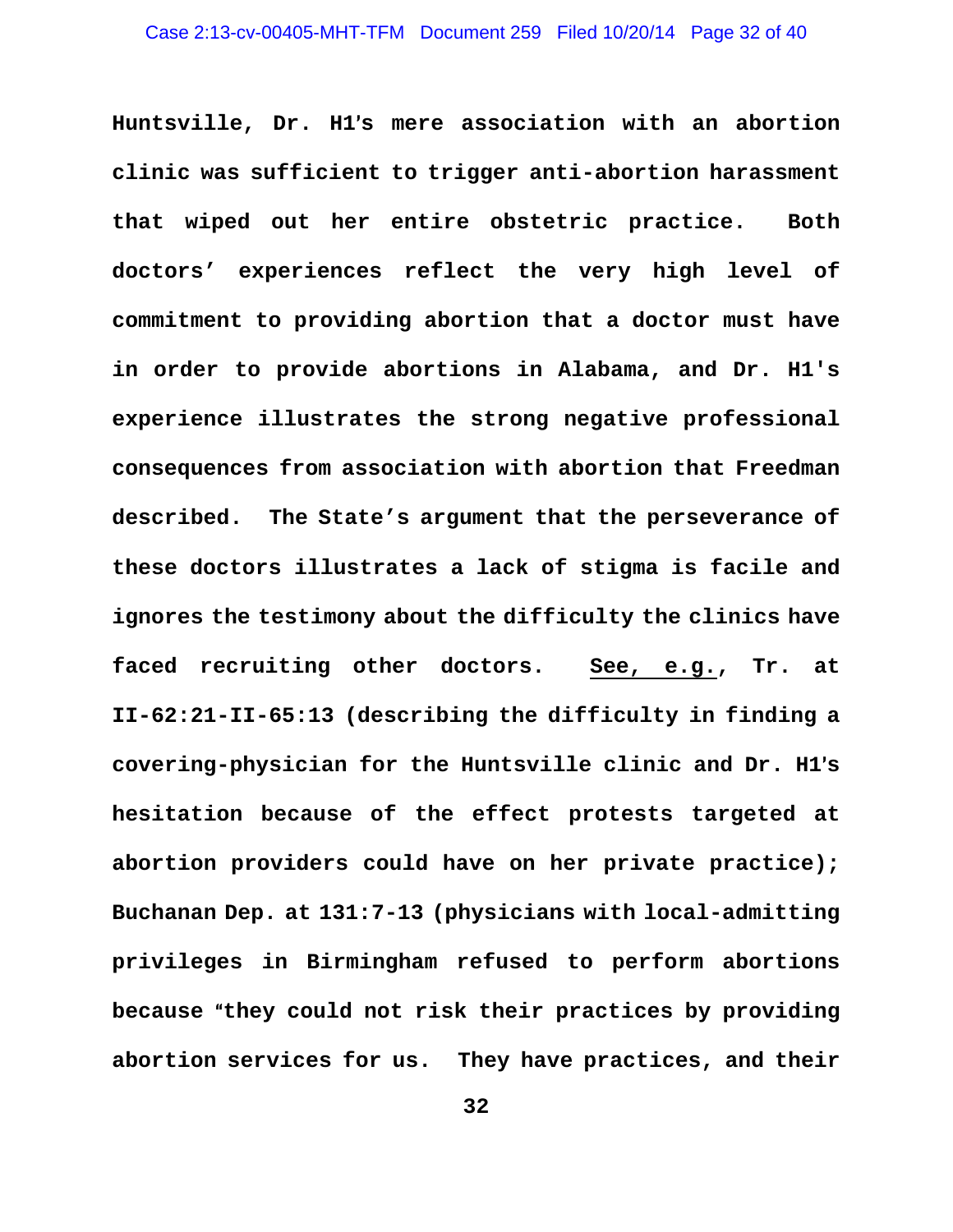**family--they and their family rely on that livelihood, and they couldn**=**t come work for [Planned Parenthood Birmingham].**@**)** 

For these reasons, the court found Freedman's testimony **to be admissible, credible, and helpful in explaining why doctors would be hesitant to begin performing abortions in Alabama.** 

# **III. Additional Credibility Determinations**

In order to further clarify the court's reasoning in its **prior opinion, the court will briefly review the other witnesses who testified at trial or by deposition and explain the extent to which the court did or did not credit their testimony.** 

# **A. Medical Expert Witnesses**

**In addition to the witnesses discussed above, the parties introduced three additional witnesses with expertise in the practice of medicine, including abortion procedures and treatment of complications. The plaintiffs**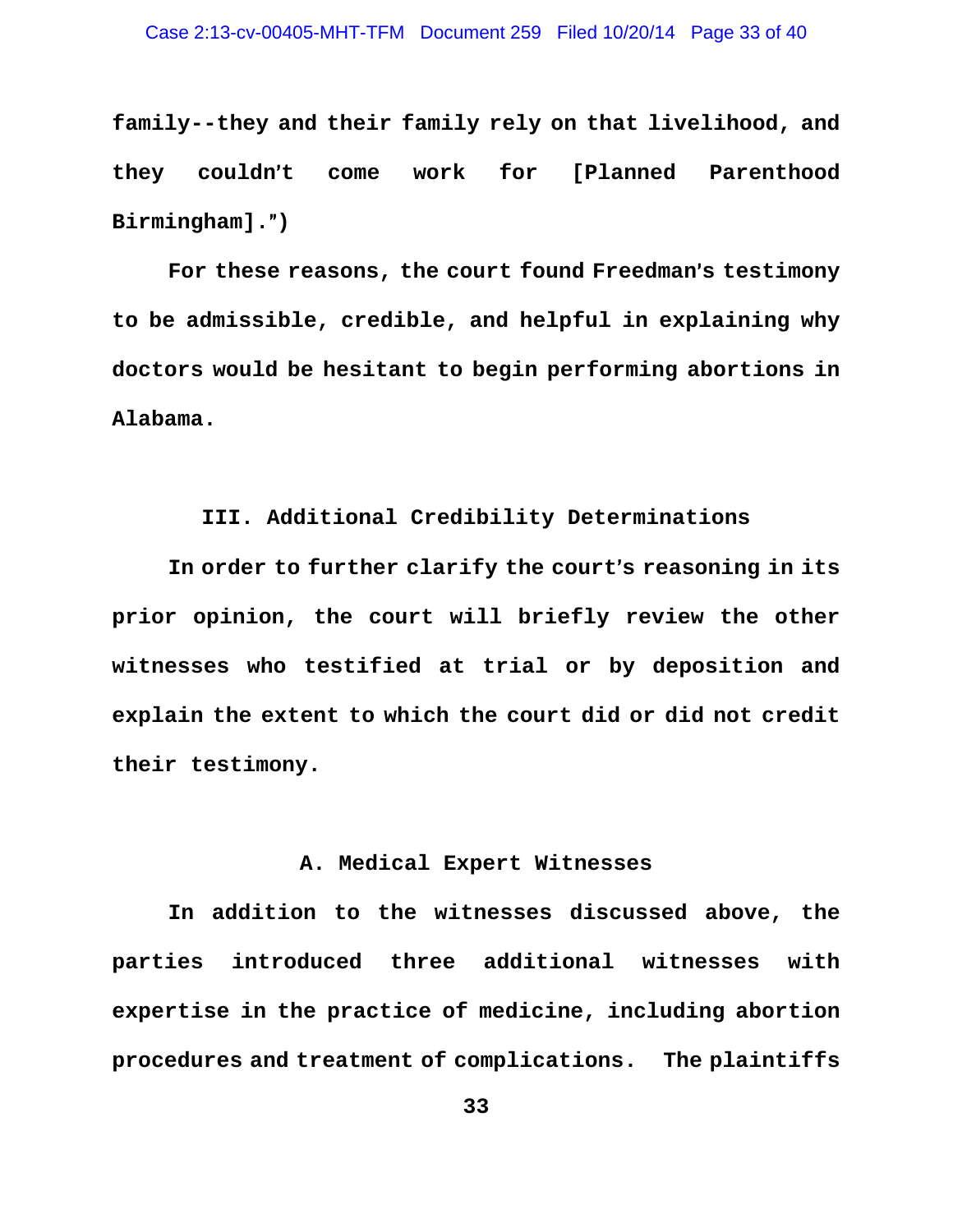#### Case 2:13-cv-00405-MHT-TFM Document 259 Filed 10/20/14 Page 34 of 40

**presented Dr. Paul Fine, and the State presented Drs. Geoffrey Keyes and John Thorp, Jr.** 

**Dr. Fine, the plaintiff**=**s expert, is an obstetrician and gynecologist who serves as the medical director of Planned Parenthood Gulf Coast. 2 He testified about early-term abortion procedures, hospital credentialing, and his view of proper care for complications from abortion. Fine had a clear position on abortion rights and the necessity of**  laws such as Alabama's staff-privileges requirement. **Nonetheless, having viewed and listened his testimony, the court was convinced that he testified honestly based on his beliefs about patient care, which he puts into practice at Planned Parenthood Gulf Coast. As a result, the court credited his testimony, except where specifically noted in the main opinion.** 

**Dr. Keyes, an expert for the State, is the president of the American Association for the Accreditation of** 

i<br>Li

**<sup>2.</sup> Planned Parenthood Gulf Coast and Planned Parenthood Southeast, Inc., are separate organizations, although both are affiliated with the Planned Parenthood Federation of America.**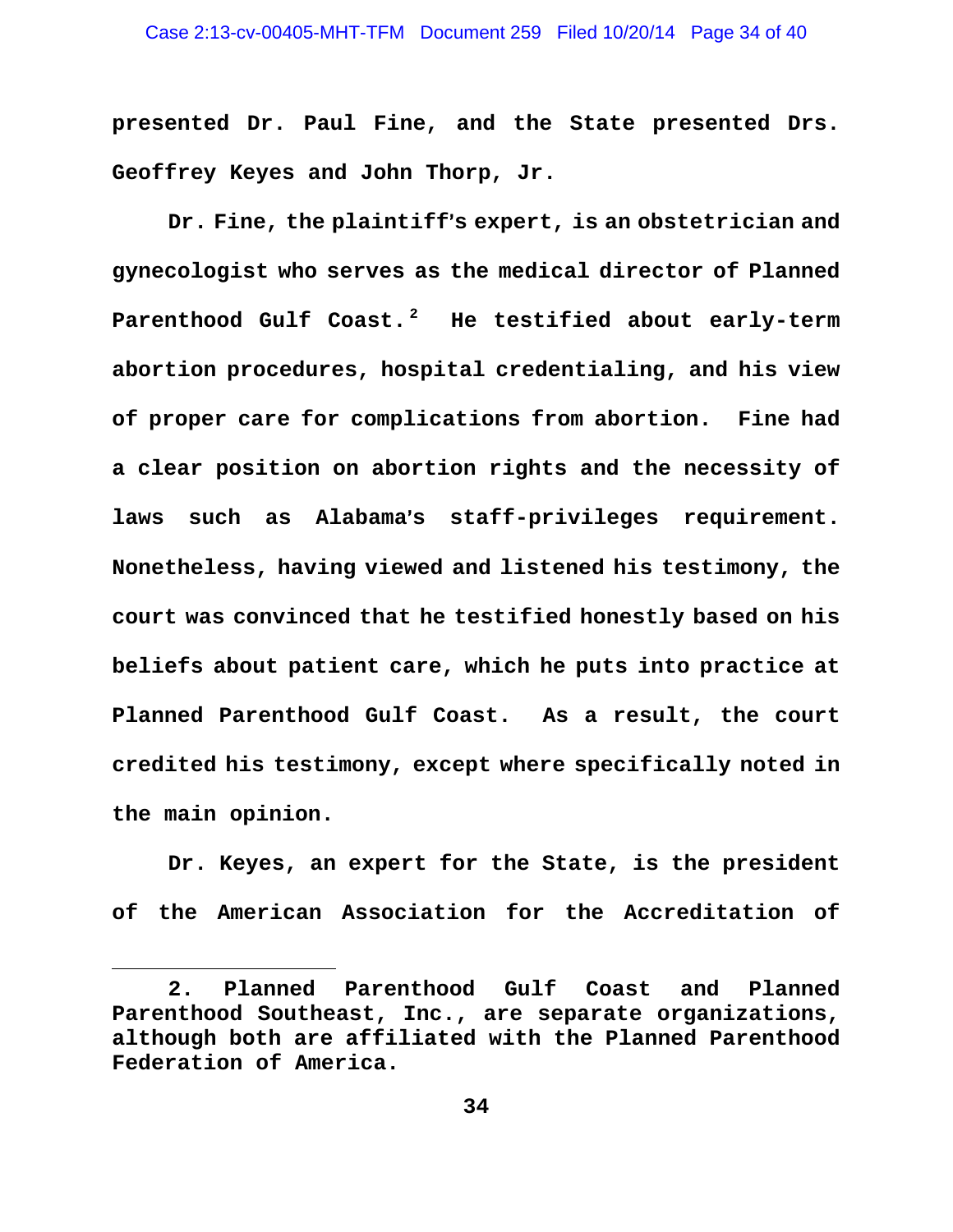**Ambulatory Surgery Facilities, a credentialing organization for ambulatory surgical centers. He testified about standards for continuity of care that an ambulatory surgical center must meet in order to obtain credentialing from his organization. In large part, the**  court found Keyes's testimony to be credible and reliable, **but at some points, cross-examination revealed that his initial testimony about the requirements of his organization was inaccurate. The court therefore credited Keyes, except where his testimony conflicted with the actual standards of his organization.** 

**Dr. Thorp, the other medical expert for the State, is an obstetrician and gynecologist who practices in North Carolina. He testified about his research on complication rates from abortion and his opinions on the ideal form of continuity of care and on hospital credentialing.** 

**In his testimony about complication rates, Thorp displayed a disturbing apathy toward the accuracy of his testimony. One example is particularly notable. In his expert report, he opined that the low-end estimate of the**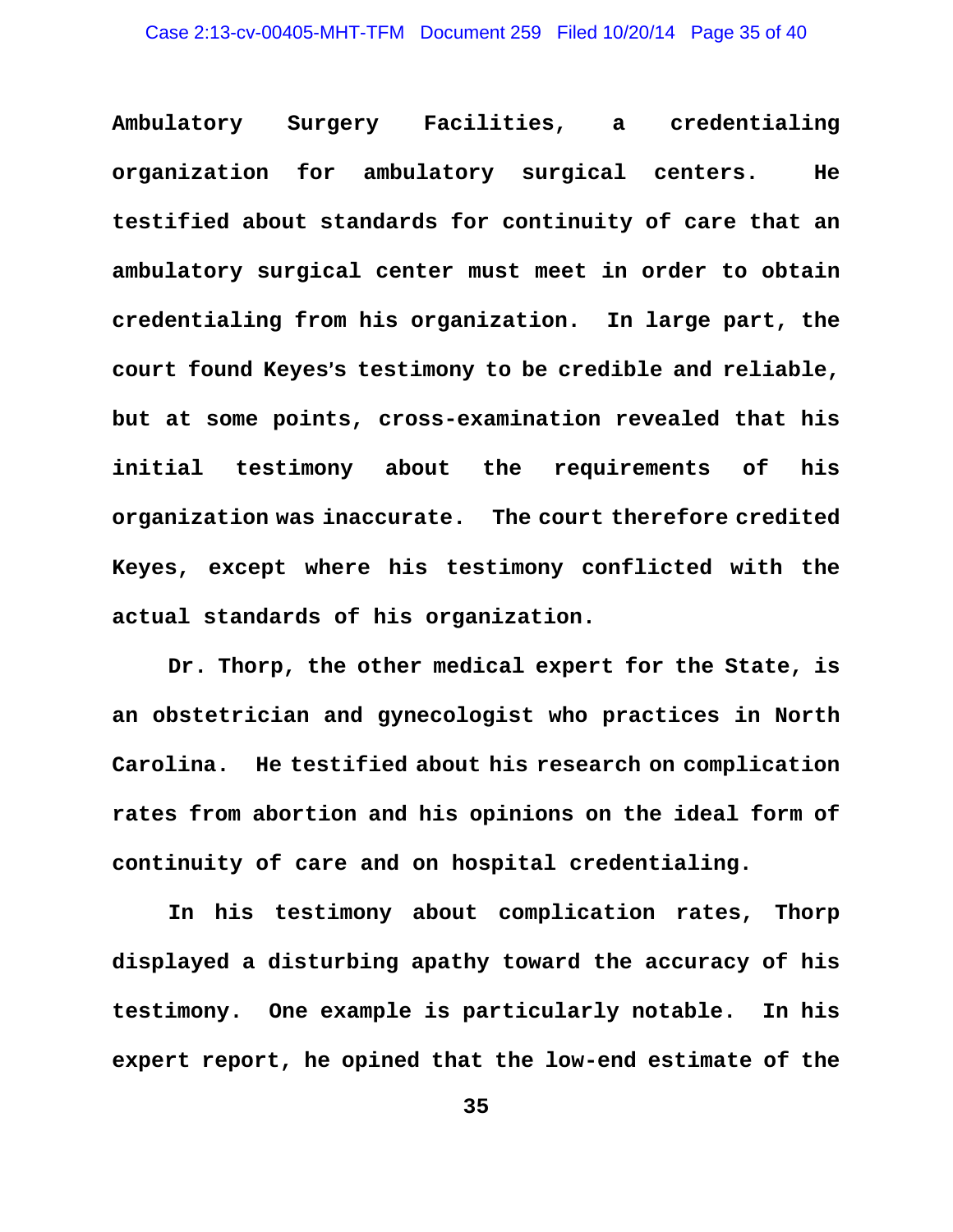**complication rate was two percent, based on an article that he had written with the same claim. Tr. VIII at 163:1-20. In fact, the range supported by his article is 0.2 %. Id. Although he was confronted with the error during his November 2013 deposition, he submitted a declaration to the court in April 2014 that again claimed the two percent figure. Id. In addition, other choices that he made in developing his estimates seemed to be driven more by a bias against abortion and a desire to inflate complication rates than by a true desire to reach an accurate estimate of the dangerousness of abortion procedures. The court therefore discredited Thorp**=**s testimony on complication rates from abortion.** 

With regard to Thorp's testimony about proper **continuity of care, the court found that his testimony credibly reflected his own opinions about how doctors who perform abortions should provide continuity of care. However, even though the procedures he performs at his own office may, like abortion, in extremely rare cases cause complications that require post-procedure hysterectomy or**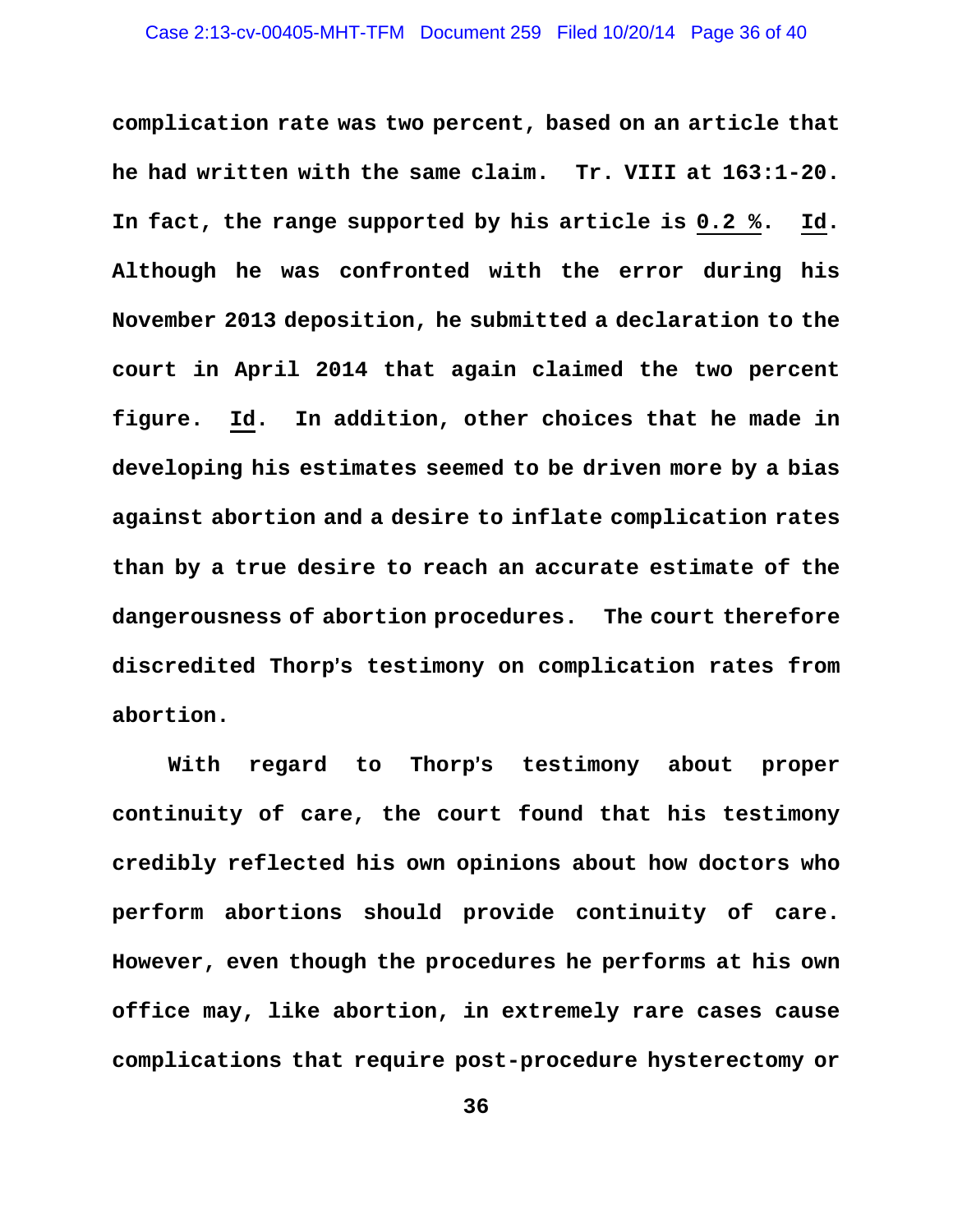#### Case 2:13-cv-00405-MHT-TFM Document 259 Filed 10/20/14 Page 37 of 40

**laparatomy, he himself does not maintain staff privileges at a local hospital that would allow him to perform gynecological surgery for his patients. Tr. VIII 193:18-194:7. This inconsistency between what he says and what he does led the court to give his opinions extremely limited weight.** 

## **B. Social Science Expert Witnesses**

**The parties introduced three additional experts in social and statistical sciences, largely to address the effects that the staff-privileges requirement would have on women. The plaintiffs presented Drs. Stanley Henshaw and Sheila Katz, and the State presented Dr. Peter R. Uhlenberg.** 

**Dr. Henshaw is a sociologist and epidemiologist. For the last 35 years, he has been affiliated in some manner with the Guttmacher Institute, an organization that advocates for abortion rights and access to contraception. At trial, he presented a number of studies of the effects**  of distance and cost on women's likelihood of obtaining an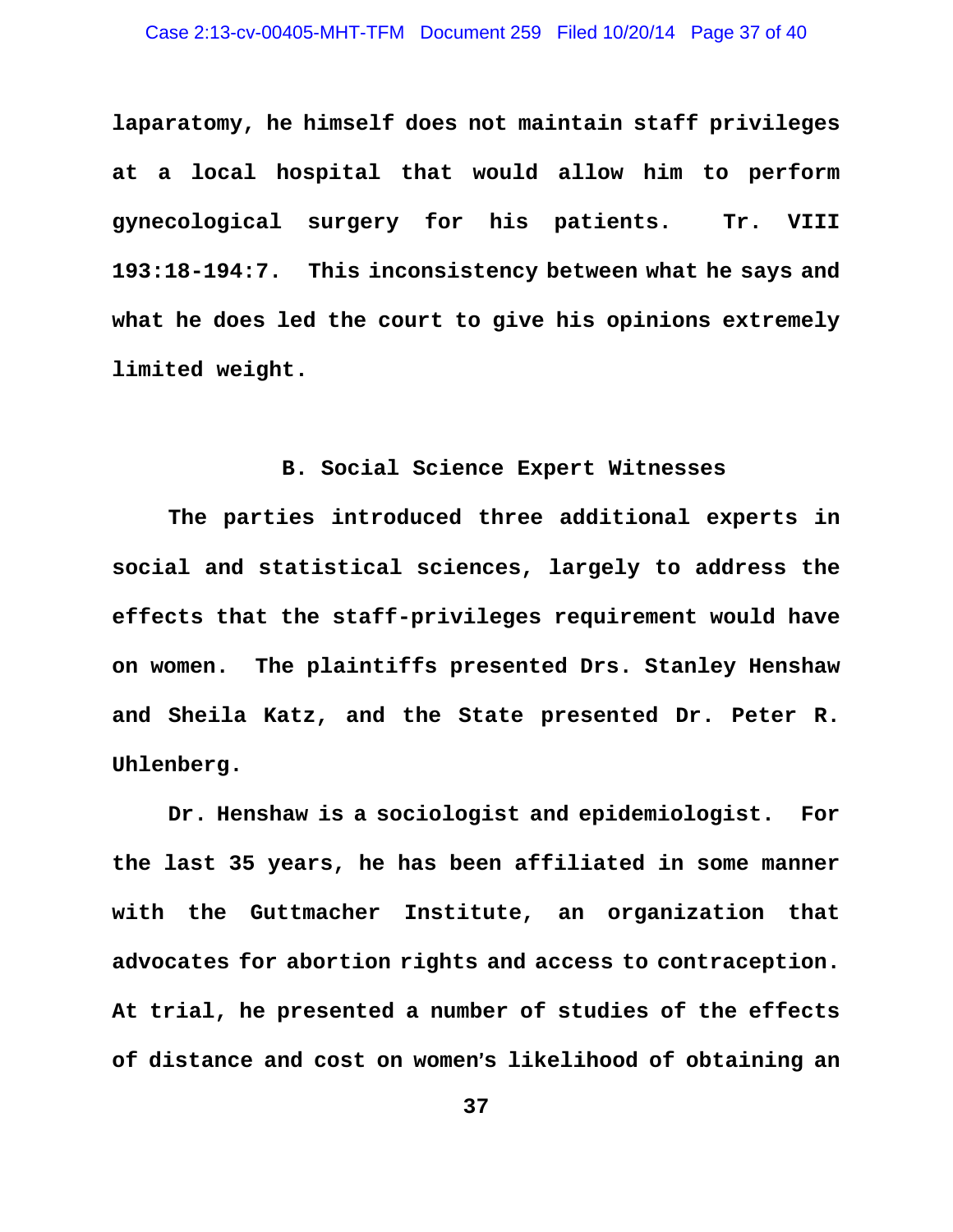**abortion and on delays in obtaining abortion. Henshaw has a bias against abortion restrictions and regulations. Nonetheless, having viewed the witness and listened to his testimony, the court found that he testified credibly and helpfully about the nature of the various studies and their strengths and limitations. For these reasons, the court credited Henshaw**=**s testimony and gave it considerable weight.** 

 **Dr. Katz is a sociologist who is currently an Assistant Professor at Sonoma State University. She testified about certain demographic facts about poor women in general, the relationship between abortion and poverty, and the ways in which additional travel would hinder women who seek abortions. The court found her testimony to be credible and helpful in understanding the effects of the law on women seeking abortions.** 

**Dr. Uhlenberg is a demographer and Professor of Sociology at the University of North Carolina at Chapel Hill. He testified about various flaws that he perceived in the studies on which Henshaw relied and the statistics**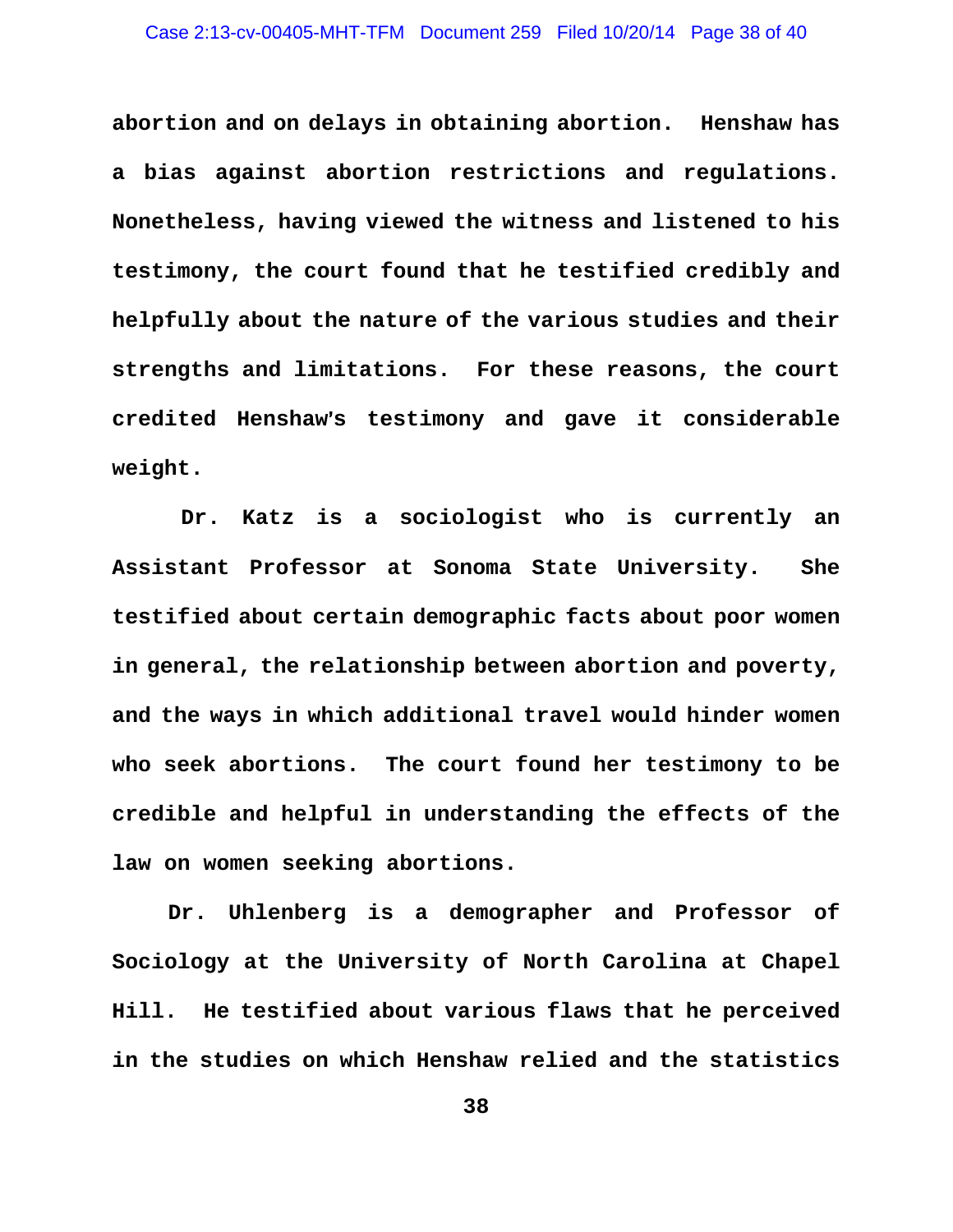#### Case 2:13-cv-00405-MHT-TFM Document 259 Filed 10/20/14 Page 39 of 40

**which Katz presented, arguing that additional travel distance would not impede women who seek abortions. However, Uhlenberg's opinion was based on news reports on abortion rates, unsophisticated comparisons of abortion rates with the number of abortion providers in Alabama, and statistical analyses with serious methodological flaws.**  For these reasons, the court did not credit Uhlenberg's **testimony.** 

## **C. Fact Witnesses**

**The plaintiffs presented testimony from their own staff and from some of the doctors who provide abortions at their clinics, as well as from the administrators of the other two abortion clinics in the State. Each of these witnesses has an economic and/or ideological interest in the outcome of the litigation, and the court accounted for**  such bias in considering each witness's testimony. Having **viewed the witnesses and listened to their testimony, the**  court credited the witnesses' testimony. The court also **credited the expert testimony of Dr. Roe, who performs**